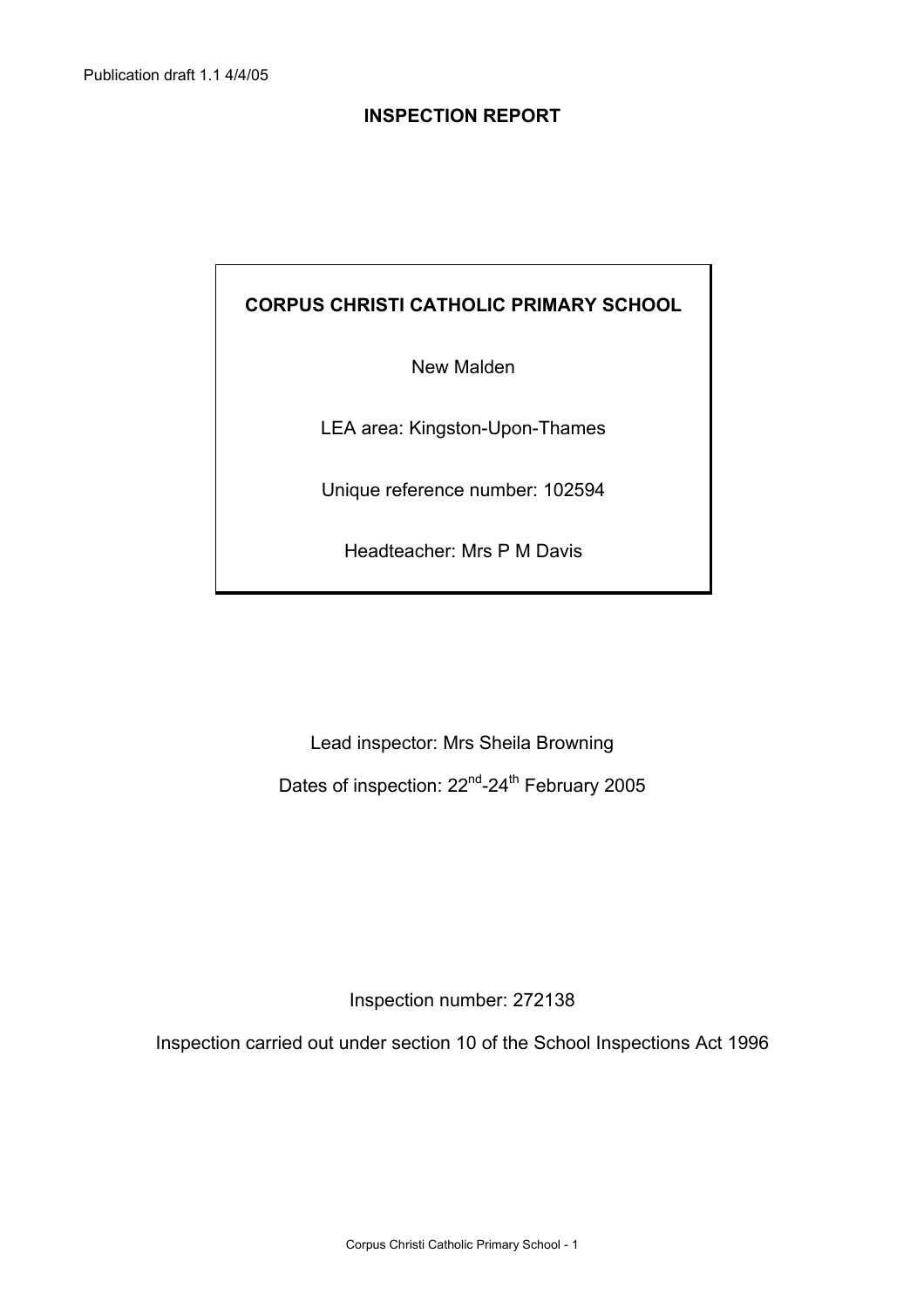#### © Crown copyright 2005

This report may be reproduced in whole or in part for non-commercial educational purposes, provided that all extracts quoted are reproduced verbatim without adaptation and on condition that the source and date thereof are stated.

Further copies of this report are obtainable from the school. Under the School Inspections Act 1996, the school must provide a copy of this report and/or its summary free of charge to certain categories of people. A charge not exceeding the full cost of reproduction may be made for any other copies supplied.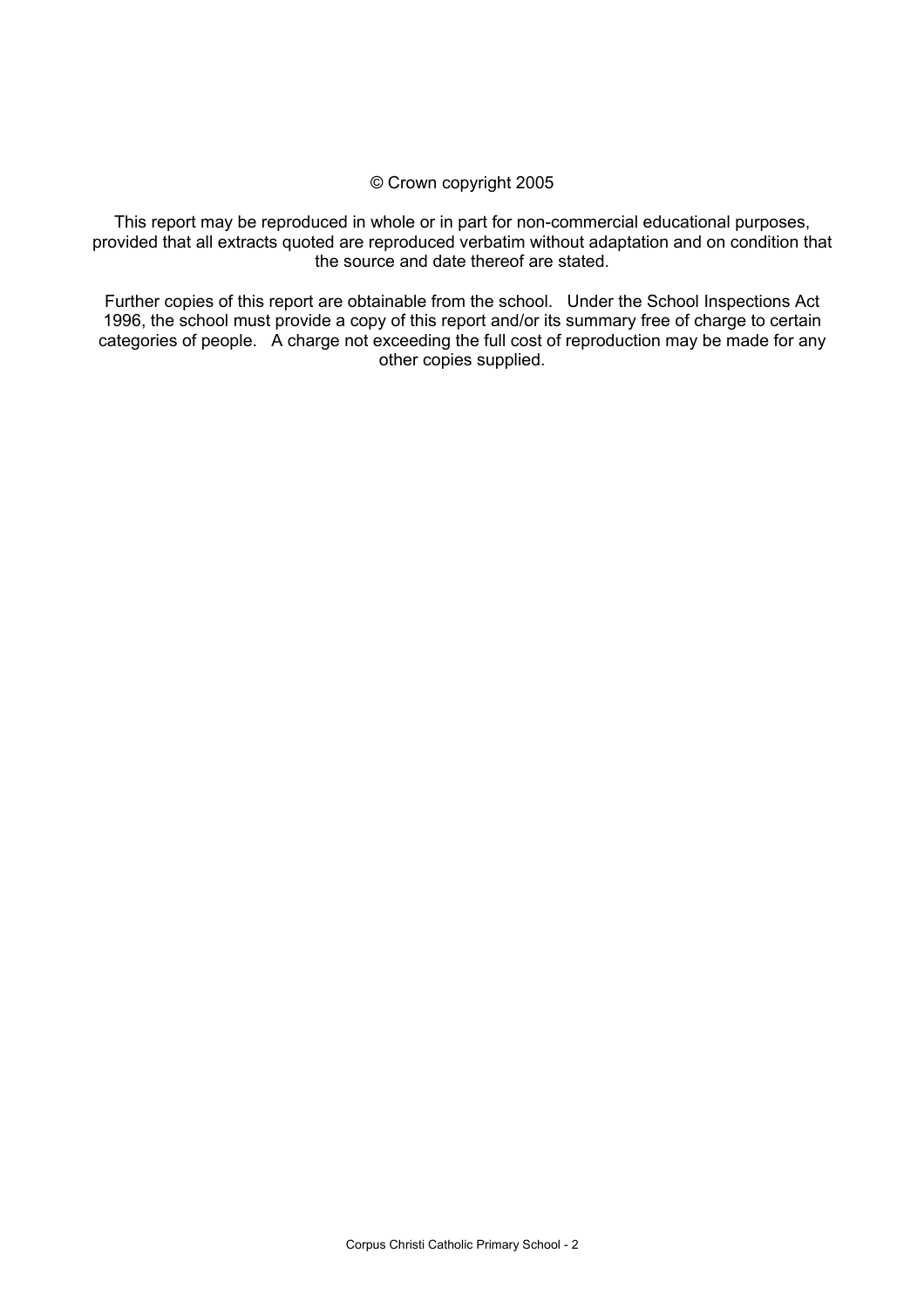## **INFORMATION ABOUT THE SCHOOL**

| Type of school:              | Primary                                                                                 |
|------------------------------|-----------------------------------------------------------------------------------------|
| School category:             | Voluntary aided                                                                         |
| Age range of pupils:         | $3 - 11$                                                                                |
| Gender of pupils:            | Mixed                                                                                   |
| Number on roll:              | 404                                                                                     |
| School address:              | Corpus Christi Catholic Primary School<br><b>Chestnut Grove</b><br>New Malden<br>Surrey |
| Postcode:                    | KT3 3JU                                                                                 |
| Telephone number:            | 020 8942 2645                                                                           |
| Fax number:                  | 020 8336 0790                                                                           |
| Appropriate authority:       | Governing body                                                                          |
| Name of chair of governors:  | Mrs P Geiringer                                                                         |
| Date of previous inspection: | 17 <sup>th</sup> May 1999                                                               |

## **CHARACTERISTICS OF THE SCHOOL**

Corpus Christi Roman Catholic primary school, with 214 boys and 152 girls aged three to eleven, is larger than most primary schools nationally. The school is nearly at the end of its expansion programme from one form entry to two. Pupils are predominantly Catholic and are drawn from a range of backgrounds. Most pupils come from the immediate area of New Malden. The area presents a more favourable socio-economic profile than usually found and children's attainment on entry to the nursery is above that usually seen for children of this age. The percentage of pupils having special learning needs is below the national average. Most of these pupils have specific and moderate learning needs. The percentage of pupils with a statement of special educational need is below the national average. The number of pupils eligible for free school meals is below the national average. The nature of the school's intake has changed, with increasing numbers of pupils speaking English as an additional language. There is a high number of pupils drawn from minority ethnic backgrounds and a very high number, 16.8 per cent, with English as an additional language. Although the major language other than English is Korean, at the time of the inspection there were pupils with 32 different first languages. Several pupils are at early stages of language acquisition. The school has recently received various educational awards such as Gold Arts Mark, Basic Skills Quality Mark, Healthy Schools Award and the Football Association Charter Standard.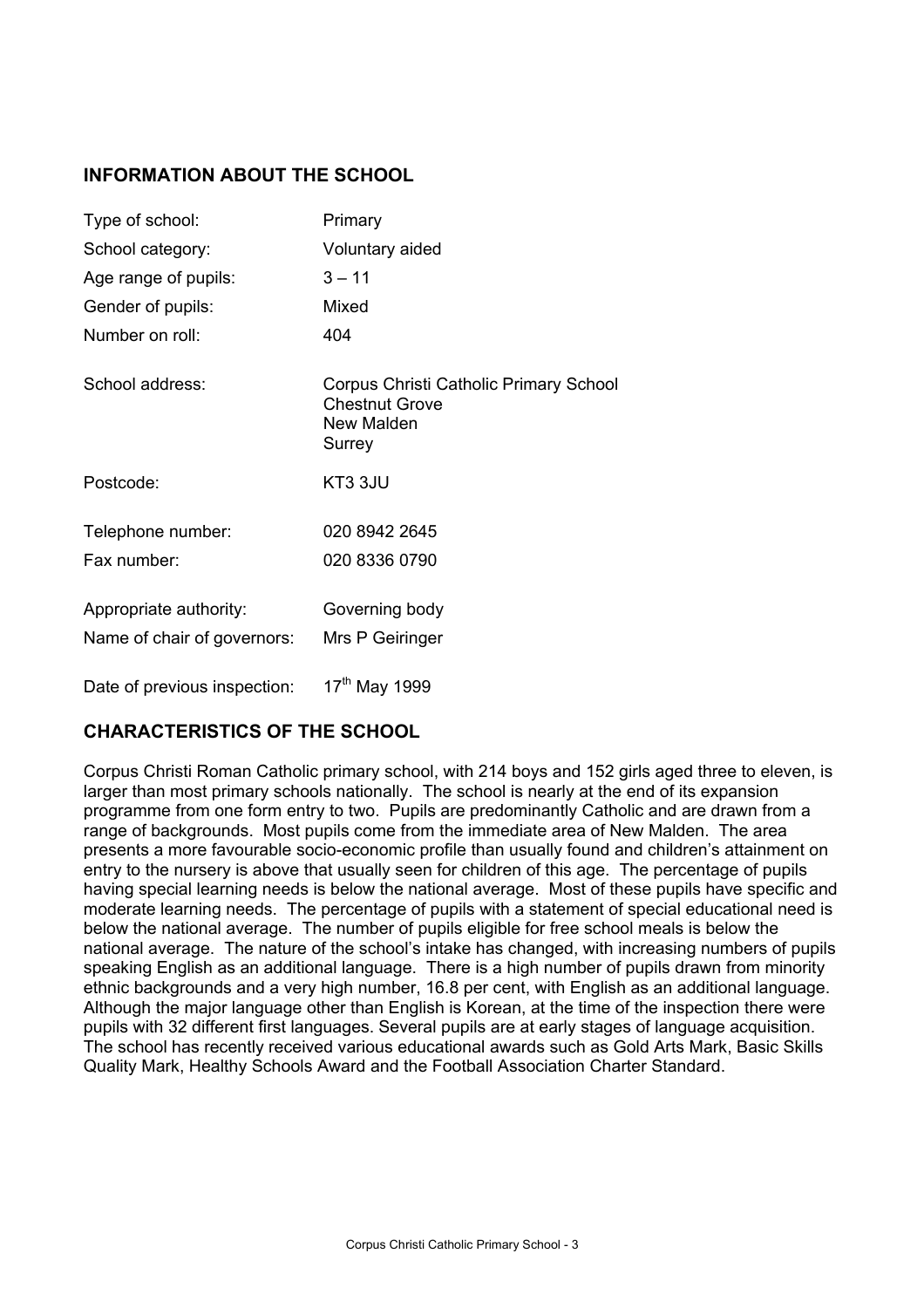## **INFORMATION ABOUT THE INSPECTION TEAM**

| Members of the inspection team |                                   |                | <b>Subject responsibilities</b>             |
|--------------------------------|-----------------------------------|----------------|---------------------------------------------|
| 1510                           | Sheila Browning<br>Lead inspector |                | Art and design                              |
|                                |                                   |                | <b>Music</b>                                |
|                                |                                   |                | Personal, social and health<br>education    |
| 19798                          | Jane O'Keefe                      | Lay inspector  |                                             |
| 23056                          | Teresa Manzi                      | Team inspector | <b>Foundation Stage</b>                     |
|                                |                                   |                | Geography                                   |
|                                |                                   |                | History                                     |
| 27698                          | <b>Gordon Phillips</b>            | Team inspector | English as an additional language           |
|                                |                                   |                | English                                     |
|                                |                                   |                | Physical education                          |
|                                |                                   |                |                                             |
| 11190                          | Wyn Burke                         | Team inspector | <b>Mathematics</b>                          |
|                                |                                   |                | Design and technology                       |
|                                |                                   |                |                                             |
| 32442                          | <b>Richard Blackmore</b>          | Team inspector | Science                                     |
|                                |                                   |                | Information and communication<br>technology |
|                                |                                   |                | Special educational needs                   |

The inspection contractor was:

 Open Book Inspections 6 East Point High Street Seal **Sevenoaks**  Kent TN15 0EG

Any concerns or complaints about the inspection or the report should be made initially to the inspection contractor. The procedures are set out in the leaflet *'Complaining about Ofsted Inspections'*, which is available from Ofsted Publications Centre (telephone 07002 637833) or Ofsted's website (www.ofsted.gov.uk).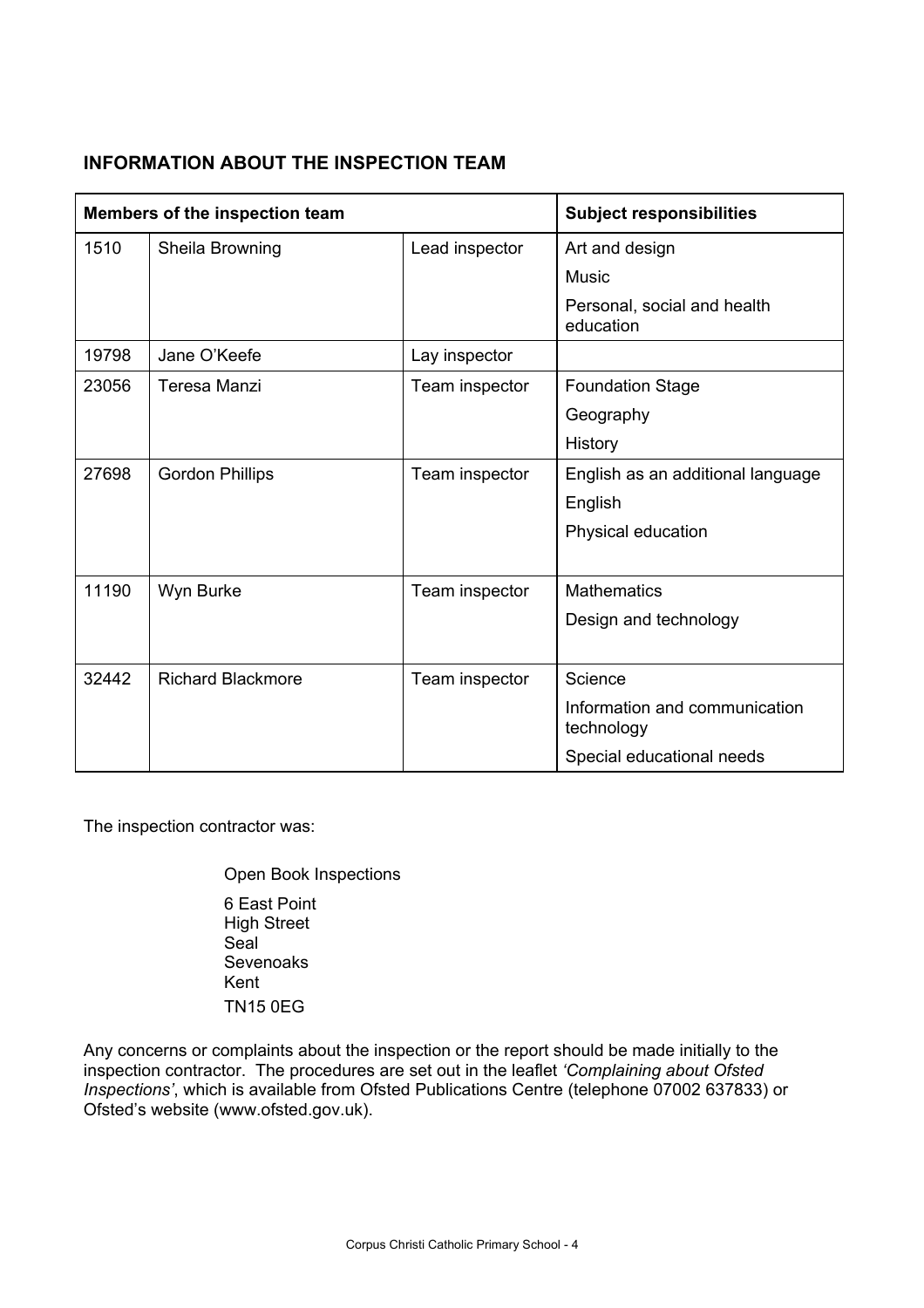## **REPORT CONTENTS**

|                                                                                                                                    | Page      |
|------------------------------------------------------------------------------------------------------------------------------------|-----------|
| <b>PART A: SUMMARY OF THE REPORT</b>                                                                                               | $6 - 7$   |
| <b>PART B: COMMENTARY ON THE MAIN INSPECTION FINDINGS</b>                                                                          |           |
| <b>STANDARDS ACHIEVED BY PUPILS</b>                                                                                                | $8 - 11$  |
| Standards achieved in subjects and courses                                                                                         |           |
| Pupils' attitudes, values and other personal qualities                                                                             |           |
| <b>QUALITY OF EDUCATION PROVIDED BY THE SCHOOL</b>                                                                                 | $11 - 16$ |
| Teaching and learning<br>The curriculum<br>Care, guidance and support<br>Partnership with parents, other schools and the community |           |
| <b>LEADERSHIP AND MANAGEMENT</b>                                                                                                   | 16-17     |
| <b>PART C: THE QUALITY OF EDUCATION IN AREAS OF LEARNING</b><br><b>AND SUBJECTS</b>                                                | 18-29     |
| AREAS OF LEARNING IN THE FOUNDATION STAGE                                                                                          |           |
| <b>SUBJECTS IN KEY STAGES 1 AND 2</b>                                                                                              |           |
| PART D: SUMMARY OF THE MAIN INSPECTION JUDGEMENTS                                                                                  | 30        |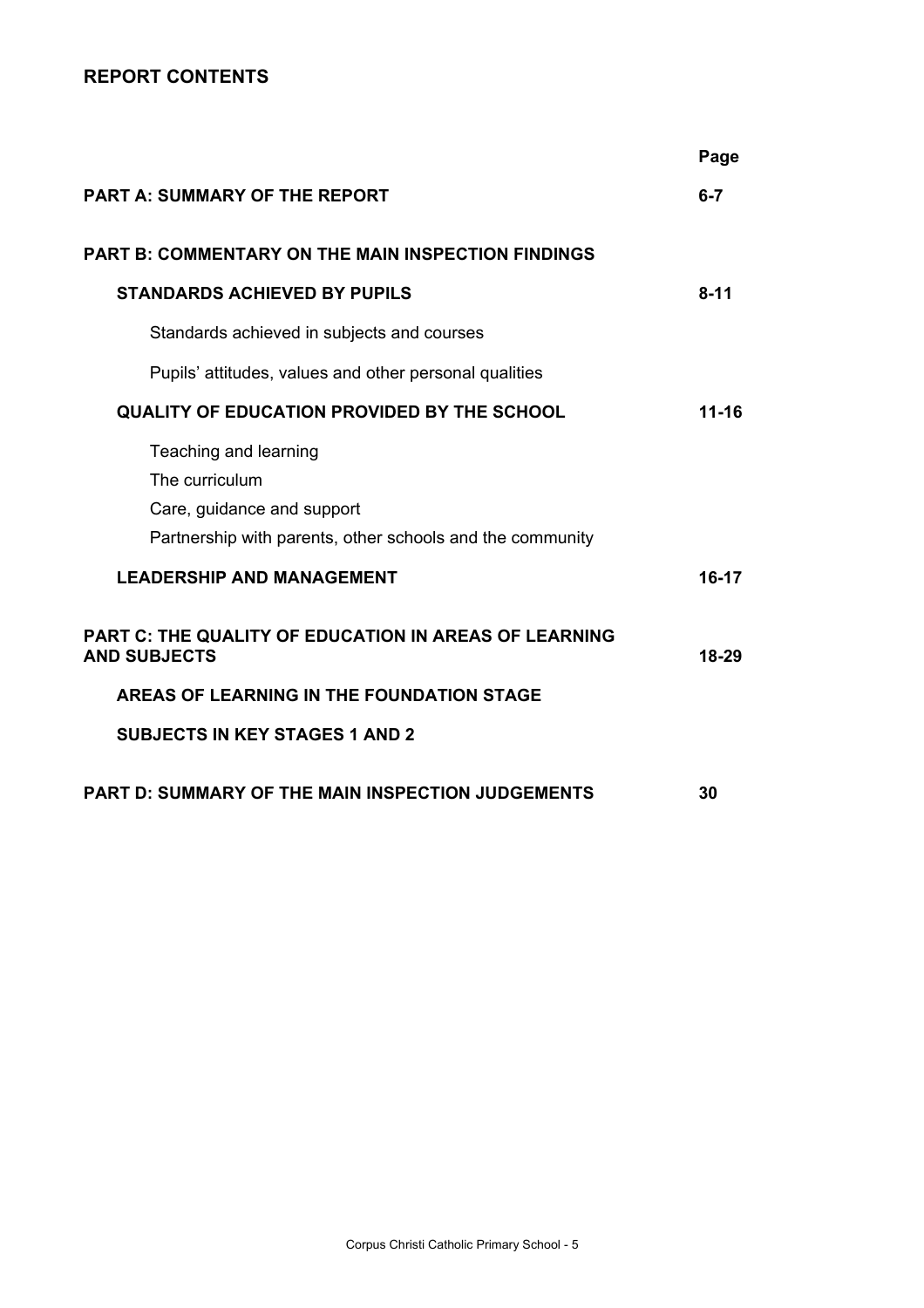# **PART A: SUMMARY OF THE REPORT**

## **OVERALL EVALUATION**

**Corpus Christi is a good and effective school.** Pupils reach standards that are well above national averages overall at the end of Year 6. The quality of teaching and learning is a strength of the school. As a result pupils achieve well. This is due to the commitment and determination of the headteacher, governors and staff to raise standards. It is a very inclusive and caring school that provides a very good education and an extensive range of curriculum enrichment opportunities for its pupils. Standards of work are well above average in English and mathematics, and are above average in science and in information and communication technology. The school provides good value for money.

The school's main strengths and weaknesses are:

- Standards are well above average. Teaching and learning are good with a good proportion of very good and some excellent teaching. The school provides very well for pupils and as a result they achieve well.
- Design and technology is an area for improvement.
- The headteacher's good leadership and strong support of all staff and the governors are moving the school forward successfully.
- The school has a good system of induction to the nursery and reception.
- Pupils are well cared for and their views are listened to. Links with parents and the local community are good.
- Pupils' behaviour, attitudes and relationships are very good, reflecting the high standards expected and the school's inclusive nature. Provision for pupils' spiritual, moral, social, cultural and personal development is very good.

Improvement since the last inspection in May 1999 has been good. All key issues and health and safety issues identified then have been addressed. All of the minor weaknesses are addressed. Leadership and management are well focused on school improvement. Clearly defined management structures and monitoring ensure that key personnel are accountable. The governing body is well organised and is involved in the strategic management and monitoring processes. Lines of communication are coherent. Assessment has improved and assessment information is used effectively to inform teachers' planning and target setting. The number of teaching assistants has significantly increased. Since the last inspection, results in national tests have fluctuated slightly but improvement is above the national improvement. Standards overall are broadly similar to those at the last inspection. Teaching has improved. Pupils' attitudes, behaviour and relationships are very good. The care, welfare and support provided for pupils are good. Links with parents and the community are good.

## **STANDARDS ACHIEVED**

| Results in National<br>Curriculum tests at the end |      | similar schools |      |      |
|----------------------------------------------------|------|-----------------|------|------|
| of Year 6, compared with:                          | 2002 | 2003            | 2004 | 2004 |
| English                                            |      | $A^*$           | B    |      |
| mathematics                                        |      |                 |      |      |
| science                                            |      |                 | B    |      |

*Key: A - well above average; B – above average; C – average; D – below average; E – well below average Similar schools are those whose pupils attained similarly at the end of Year 2.* 

**Achievement is good overall**. A significant number of pupils are admitted to the school with attainment that is above that expected nationally. They well exceed the standards expected nationally and in National test results for eleven-year-olds in 2004 results were well above average overall. Comparison with schools where attainment at age seven was similar shows the results to be well above average. In comparison with schools with a similar proportion of pupils entitled to free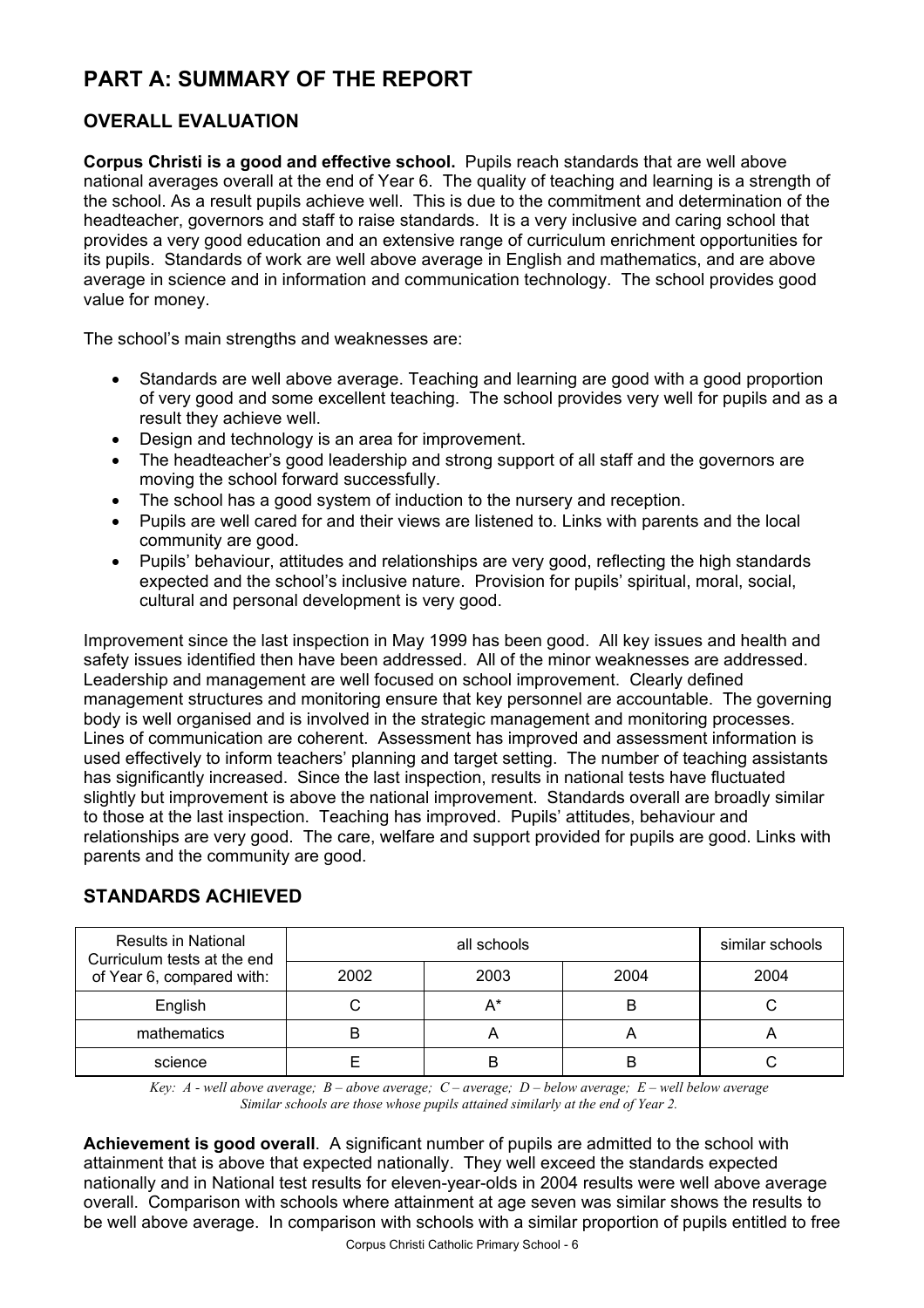school meals, the 2004 results were above average. The school set realistic targets for raising standards of achievement in 2004. The targets were exceeded for the expected levels in English and for the higher levels in English and mathematics. Children make good progress in the Foundation Stage in language, mathematics, personal, social and emotional development, in knowledge and understanding of the world, and in physical and creative development. By the end of Reception Year their knowledge and skills in these areas are above expected levels so that many children are beginning to work within the National Curriculum. They are securely on course to reach the Early Learning Goals. In Years 1 to 6, pupils achieve well. Standards are particularly good in basic skill development in speaking, listening, and reading. In Years 3 to 6 standards are well above average in English and mathematics and are above average in science and information and communication technology throughout the school. Standards are not high enough in design and technology.Sampling in other subjects indicates that standards meet national expectations and pupils' achievement is good. The performing arts have a high profile and pupils do very well. The presentation and marking of pupils work could be improved upon to enable pupils to reach even higher standards. As a result of good teaching pupils with special educational needs and those with English as an additional language achieve well.

Pupils' attitudes to school and their behaviour are very good. They respond well to teachers' high expectations. Attendance and punctuality are good. There is **very good provision for developing pupils' personal qualities, including their spiritual, moral, social and cultural development**.

## **QUALITY OF EDUCATION PROVIDED**

**The quality of education provided by the school is very good. Teaching is good, with a good proportion of very good and some excellent teaching and this results in good learning.** The curriculum and enrichment opportunities are very good. Literacy and numeracy skills are used well across subjects Pupils receive good support and guidance. Links with parents and the community are good.

## **LEADERSHIP AND MANAGEMENT**

**Leadership and management are good overall**. The headteacher has a clear sense of purpose. Senior managers and all staff and governors share the determination to provide pupils with a good quality education. All work effectively to meet the school's priorities. Governors carry out their responsibilities conscientiously. Financial management is secure. Staff are well deployed. The school runs smoothly with secure and established systems and procedures. The school is self evaluating and inclusive.

## **PARENTS' AND PUPILS' VIEWS OF THE SCHOOL**

Parents are very happy with the care and education their children receive at the school. A few parents expressed a wish to be kept better informed on their children's progress. Parents are very supportive of the school in many ways. Pupils have positive views of the school.

#### **IMPROVEMENTS NEEDED**

The most important things the school should do to improve are:

- Raise standards in design and technology.
- Improve the quality of presentation of pupils' work and the quality of display to celebrate pupils' achievement throughout the school.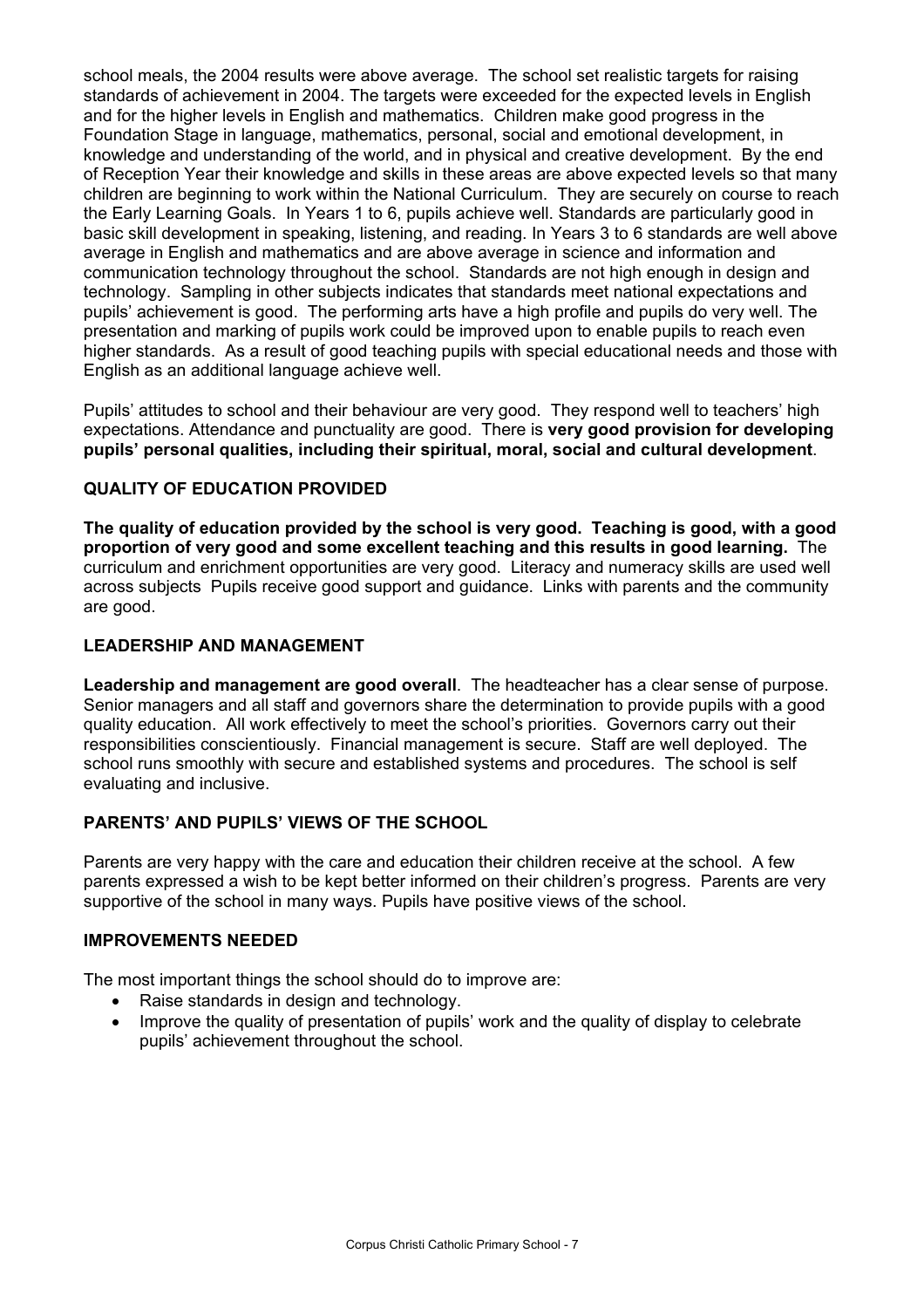# **PART B: COMMENTARY ON THE MAIN INSPECTION FINDINGS**

## **STANDARDS ACHIEVED BY PUPILS**

## **Standards achieved in areas of learning and subjects**

Standards in the core subjects of English and mathematics are well above average, and in science and information and communication technology (ICT) are above average by Year 6. Achievement is good overall. In almost all subjects, most pupils make satisfactory and often good progress in their learning. In design and technology standards are not high enough. The presentation of work could be improved upon to enable pupils to reach even higher standards.

#### **Main strengths and weaknesses**

- In national tests, standards are well above average by Year 6 in English, mathematics and science*.* Standards are above average in ICT.
- Pupils work is not always presented as well as it could be.
- Achievement is good throughout the school.
- Pupils with special educational needs and those with English as an additional language achieve well because of the good support they receive from teachers and learning support assistants.

#### **Commentary**

1. A significant number of children enter the school with above average attainment. Children make good progress in the Foundation Stage in language, mathematics, personal, social and emotional development, in knowledge and understanding of the world, and in physical and creative development. By the end of Reception Year children are securely on course to reach the Early Learning Goals. Their knowledge and skills in all areas of learning are good except in communication and language and social skill, which are very good, and creative skills, which meet expectations. Standards are similar to those at the time of the last inspection.

| Standards in: | School results | National results |  |
|---------------|----------------|------------------|--|
| reading       | 17.3 (16.8)    | 15.8(15.7)       |  |
| writing       | 16.2(16.1)     | 14.6 (14.6)      |  |
| mathematics   | 17.8(21.7)     | 16.2 (16.3)      |  |

#### *Standards in national tests at the end of Year 2 – average point scores in 2004*

*There were 52 pupils in the year group. Figures in brackets are for the previous year.* 

2. As the above table shows, results of national tests at the end of Year 2 in reading, writing and mathematics were well above those of other schools in 2004, maintaining the above average standards for the last three years. Teacher assessments for science were above average. In comparison with similar schools, results were similar. Results for the higher levels (Level 3) were well above those nationally for reading, mathematics and science, and were above average for writing. Last year, 40 per cent of Year 2 pupils achieved Level 3 in reading, 19 per cent in writing and 44 per cent in mathematics. The school's results were within the range of the top quarter of schools for reading, writing and mathematics nationally. The overall trend of improvement over the last five years was above the national trend. Pupils achieve particularly well in the development of basic skills. Writing has improved for the more able as the percentage of level 3's has improved each year for the last three years.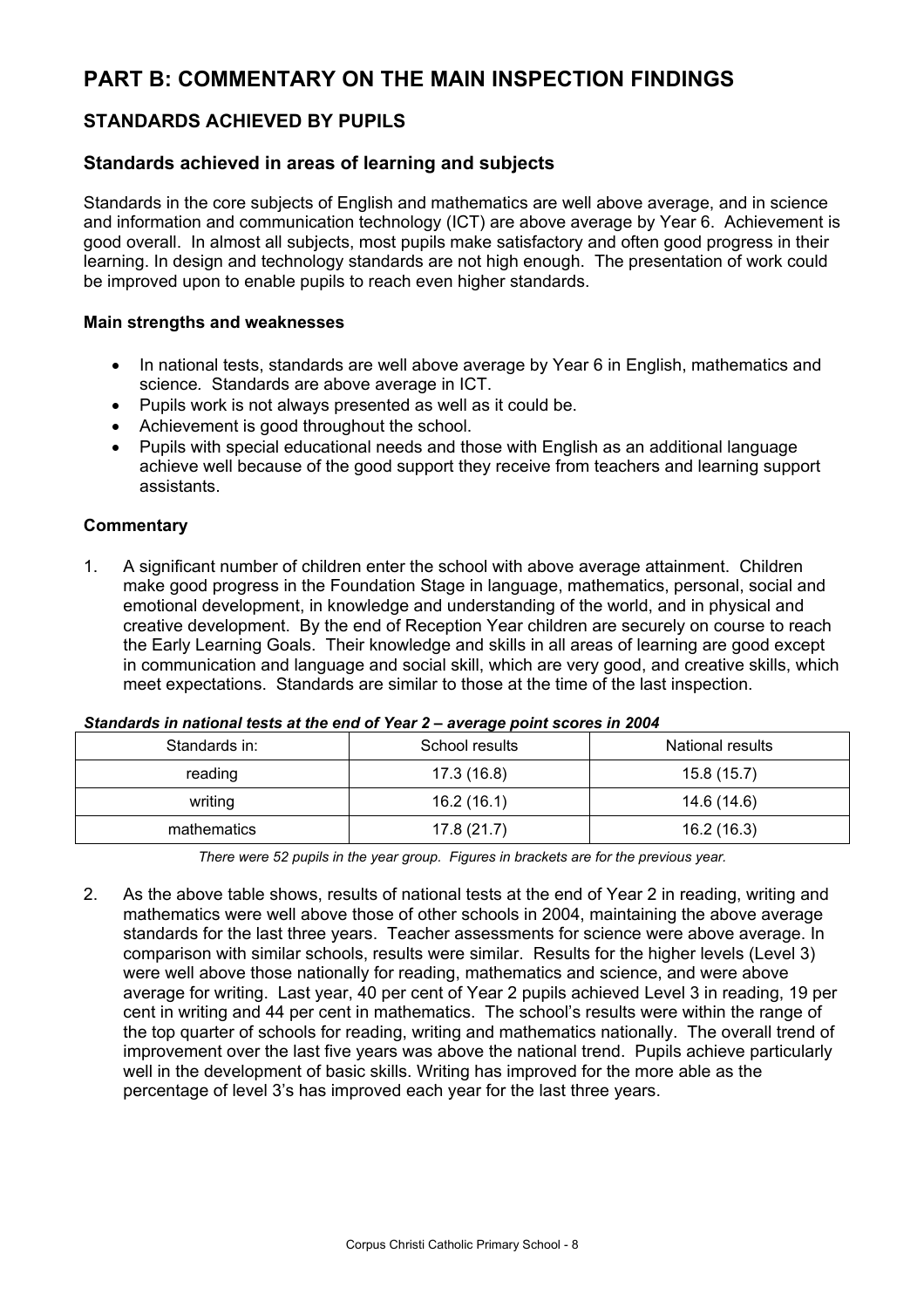#### *Standards in national tests at the end of Year 6 – average point scores in 2004*

| Standards in: | School results | National results |
|---------------|----------------|------------------|
| English       | 28.2 (30.0)    | 26.9 (26.8)      |
| Mathematics   | 29.7 (29.0)    | 27.0 (26.8)      |
| Science       | 29.9 (29.8)    | 28.6 (28.6)      |

*There were 45 pupils in the year group. Figures in brackets are for the previous year.* 

- 3. Results of national tests at the end of Year 6 in 2004 were well above average in mathematics, and were above those of other schools nationally in English, and science. The overall trend of improvement over the last five years was above the rising national trend. In 2004, comparisons with schools with similar proportions of pupils entitled to free school meals show that results at Corpus Christi were well above average for mathematics and average for English and science. The progress made between Year 3 and Year 6 (value added) for most pupils was well above that expected in English and science and was very high in mathematics when compared with all schools nationally and for similar schools. The proportion of pupils who achieved the higher level (Level 5) in mathematics and science was well above average, and in English was above average. In Year 6 last year, 31 per cent achieved Level 5 in English, 53 per cent in mathematics and 58 per cent in science. There were no significant differences in the national test performances between boys and girls. The school has identified a small group of boys underperforming in writing and is addressing their needs well.
- 4. The school has good procedures for tracking individual pupils' progress to ascertain the value added since their achievement at the end of Year 2. This shows that, by the end of Year 6, pupils' progress was good and it was even better for those pupils with special educational needs and those with English as an additional language.
- 5. The school set realistic targets for raising achievement in 2004. The majority of pupils exceeded what was expected of them in English. Pupils made significant progress in mathematics and English at the higher levels.
- 6. Standards seen in lessons and in sampling of pupils' work, in Years 3 to 6, indicate that standards of achievement are good and reflect the test results. Standards in ICT are above expected standards. In history, standards are in line with expectations for pupils of this age. In design and technology standards are not high enough and could be improved. The school is aware of this and has plans in hand to raise standards. Inspectors did not inspect religious education; this will be undertaken by a Section 23 inspection. Throughout the school, the quality of pupils presentation of work would benefit from greater care and attention to detail, this would enable pupils to achieve more highly. Overall, there is evidence that standards are broadly similar to those found at the last inspection.
- 7. The achievement of pupils with special educational needs is good, and they often exceed their individual targets. Higher-attaining pupils are usually challenged sufficiently, the exception being in Year 1 in mathematics.
- 8. Pupils from ethnic minorities and those with English as an additional language achieve as well as their peers. Their progress and needs are monitored very closely through their school career to ensure that they receive the appropriate support.

## **Pupils' attitudes, values and other personal qualities**

Pupils have very good attitudes to school and behave very well. Provision for pupils spiritual, moral, social and cultural development is very good overall. Attendance is now good**.** 

## **Main strengths and weaknesses**

- Pupils enjoy coming to school and show very positive attitudes to their work.
- Pupils behave very well in lessons and around the school.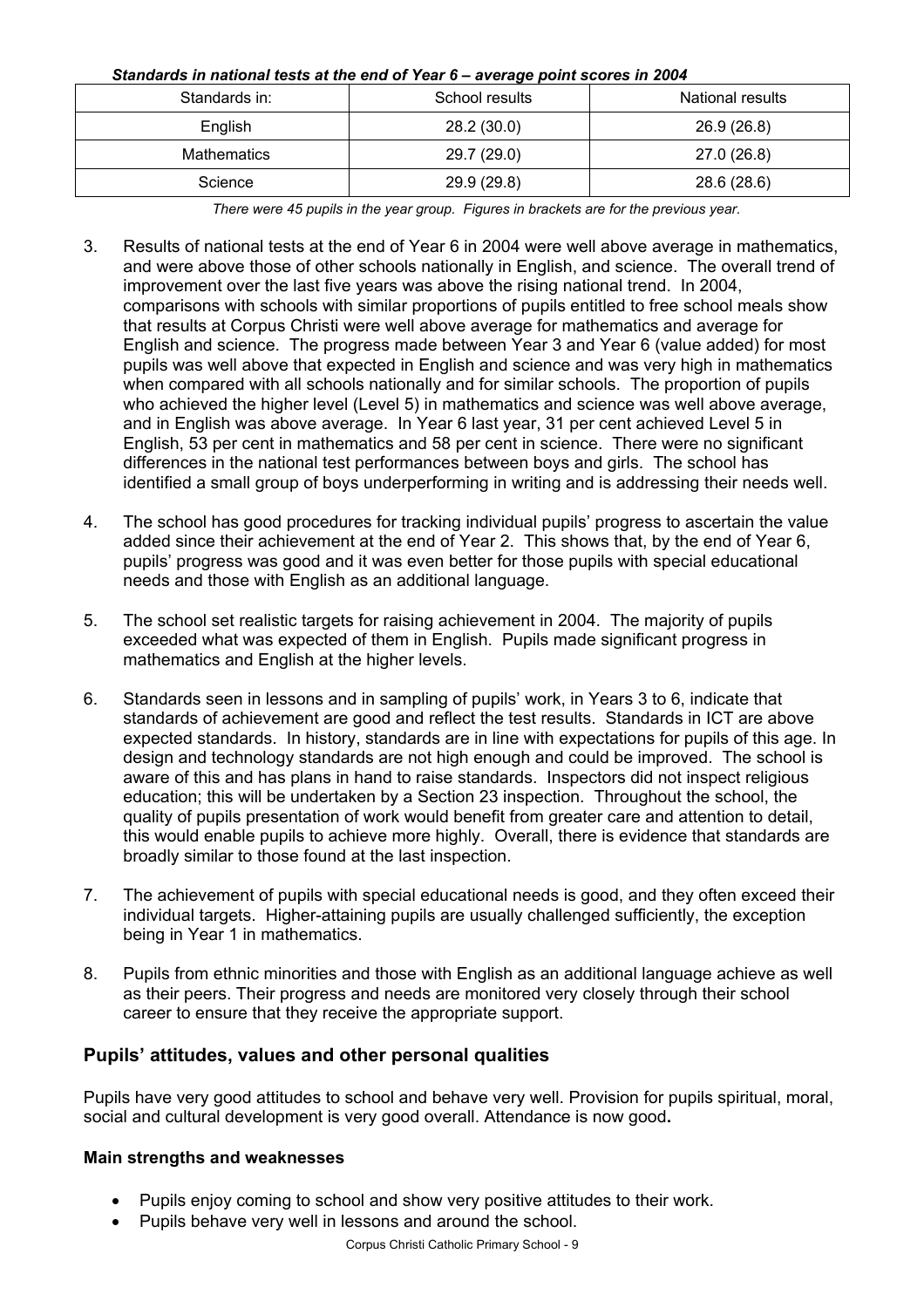- The school provides very well for pupils' spiritual moral, social and cultural development.
- Attendance and punctuality are now good.

## **Commentary**

- 9. Pupils are very proud of their school and show very good attitudes to their work. Attendance levels are good and have improved since the last inspection when punctuality was a particular concern. Staff have worked hard to improve this area by close monitoring and actively promoting the importance of good attendance and punctuality. Parents are supportive of their children's education and most ensure that they arrive on time. Pupils clearly enjoy coming to school and one Year 3 pupil said 'I wouldn't change anything about the school its already perfect!'. In lessons, pupils work very hard, are motivated and conscientious. They listen well to teachers and each other and will happily discuss their work with visitors.
- 10. Behaviour is very good in lessons, around the school and at playtimes. Behaviour in the playground was cause for concern at the time of the last inspection. Staff, parents and pupils have put a lot of effort into improving this part of the school day through the provision of games and activities and a 'time-out' bench. As a result, most pupils now play together well and those who may be feeling lonely or upset are supported well by their peers. Bullying is not a major problem in the school and pupils are confident that, should an incident occur, it would be dealt with quickly and appropriately. There were no exclusions and no pupils were permanently excluded from the school during the reporting year. Pupils are articulate, friendly and courteous and take a pride in the responsibilities given to them, such as being members of the school council or helping to look after younger pupils during wet playtimes. The school promotes good relationships, including racial harmony, effectively and relationships between pupils are very good. They treat each other with much kindness and with respect.
- 11. Overall, the school provides very well for pupils spiritual, moral, social and cultural development. Spiritual development is promoted effectively in assemblies. The Catholic ethos of the school is very strong and this aspect is reinforced well through assemblies, circle time and in the development of the pupils' moral code. The extensive award system helps to foster the selfesteem of all pupils. Praise is used well in lessons and this encourages and motivates pupils. Pupils clearly understand the difference between right and wrong and are given useful opportunities to discuss moral issues in lessons, assemblies and PSHE (personal, social and health education) lessons. The many opportunities provided for pupils to perform both in and outside school helps them to work together and value each other's efforts. The linguistic diversity of the school population is celebrated very well and this enhances the cultural development of the whole school. Pupils' cultural development is fostered very well through examining other beliefs and cultures in lessons and through events such as multi-cultural week when a wide range of visitors from various ethnic backgrounds, including parents, came into school to talk to and work with pupils.

## *Attendance in the latest complete reporting year (%)*

| Authorised absence |         |  | Unauthorised absence |         |  |
|--------------------|---------|--|----------------------|---------|--|
| School data        | $4.4\%$ |  | 0.4%<br>School data  |         |  |
| National data      | 5.1%    |  | National data        | $0.4\%$ |  |

*The table gives the percentage of half days (sessions) missed through absence for the latest complete reporting year.*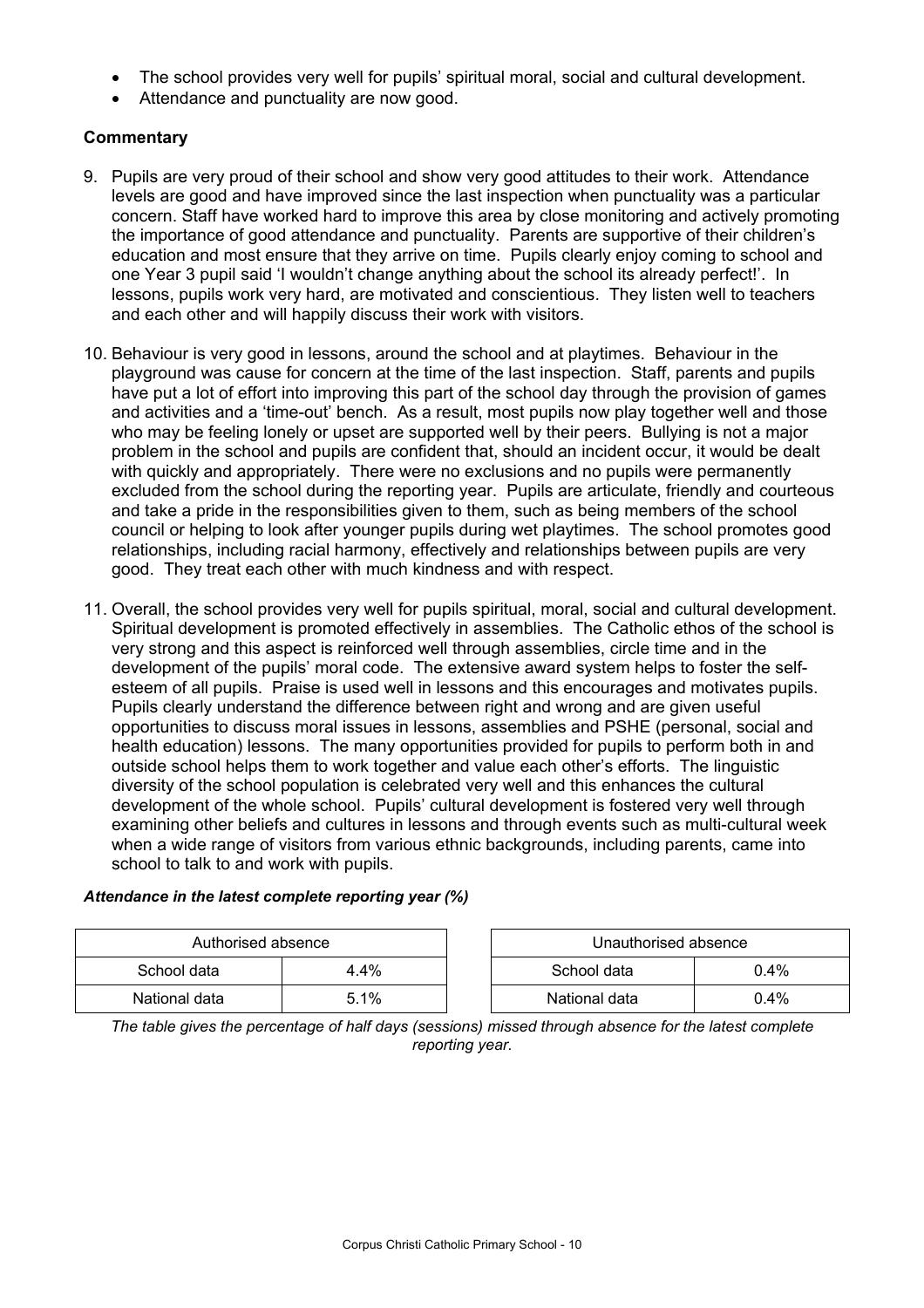## **Exclusions**

#### *Ethnic background of pupils Exclusions in the last school year*

| Categories used in the Annual School Census         | No of pupils<br>on roll | Number of<br>fixed period<br>exclusions | Number of<br>permanent<br>exclusions |
|-----------------------------------------------------|-------------------------|-----------------------------------------|--------------------------------------|
| White - British                                     | 144                     | 0                                       | 0                                    |
| White - Irish                                       | 13                      | 0                                       | 0                                    |
| White - any other White background                  | 31                      | $\Omega$                                | $\Omega$                             |
| Mixed – White and Black Caribbean                   | 6                       | 0                                       | $\mathbf{0}$                         |
| Mixed - White and Asian                             | 4                       | 0                                       | 0                                    |
| Mixed – any other mixed background                  | 8                       | 0                                       | $\Omega$                             |
| Asian or Asian British - Indian                     | 6                       | 0                                       | 0                                    |
| Asian or Asian British - Pakistani                  |                         | 0                                       | 0                                    |
| Asian or Asian British - any other Asian background | 8                       | $\Omega$                                | $\Omega$                             |
| Black or Black British - African                    | 4                       | $\mathbf{0}$                            | $\mathbf{0}$                         |
| Black or Black British - any other Black background | 4                       | 0                                       | 0                                    |
| Chinese                                             | 3                       | 0                                       | 0                                    |
| Any other ethnic group                              | 31                      | 0                                       | 0                                    |
| Parent / pupil preferred not to say                 | 64                      | 0                                       | $\Omega$                             |
| Total                                               | 327                     | 0                                       | 0                                    |

## **QUALITY OF EDUCATION PROVIDED BY THE SCHOOL**

The quality of education provided by the school is very good. Assessment is good. Provision in the Nursery and Reception is good. Teaching and learning are good overall with many very good and some excellent elements seen throughout the school. The curriculum and opportunities for enrichment are very good. The school caters effectively for pupils' with special educational needs and those with English as an additional language. Care of pupils is good and links with parents are good.

## **Teaching and learning**

Teaching and learning are a strength, with just over a third of lessons seen being very good and excellent. Insistence on high standards ensures that pupils focus and concentrate. They respond well, are interested and want to learn. The purposeful learning environment encourages and engages pupils well.

## **Main strengths and weaknesses**

- Teachers encourage and interest pupils and promote independent learning well.
- The very good insistence on high standards of behaviour results in very good attitudes to learning.
- Pupils with special educational needs and those with EAL are supported well and as a result they make good progress.
- Teachers know their pupils well and assess their work thoroughly. This information is used effectively to provide support to improve standards.
- Greater attention should be given to pupils' presentational skills and more rigorous marking of work.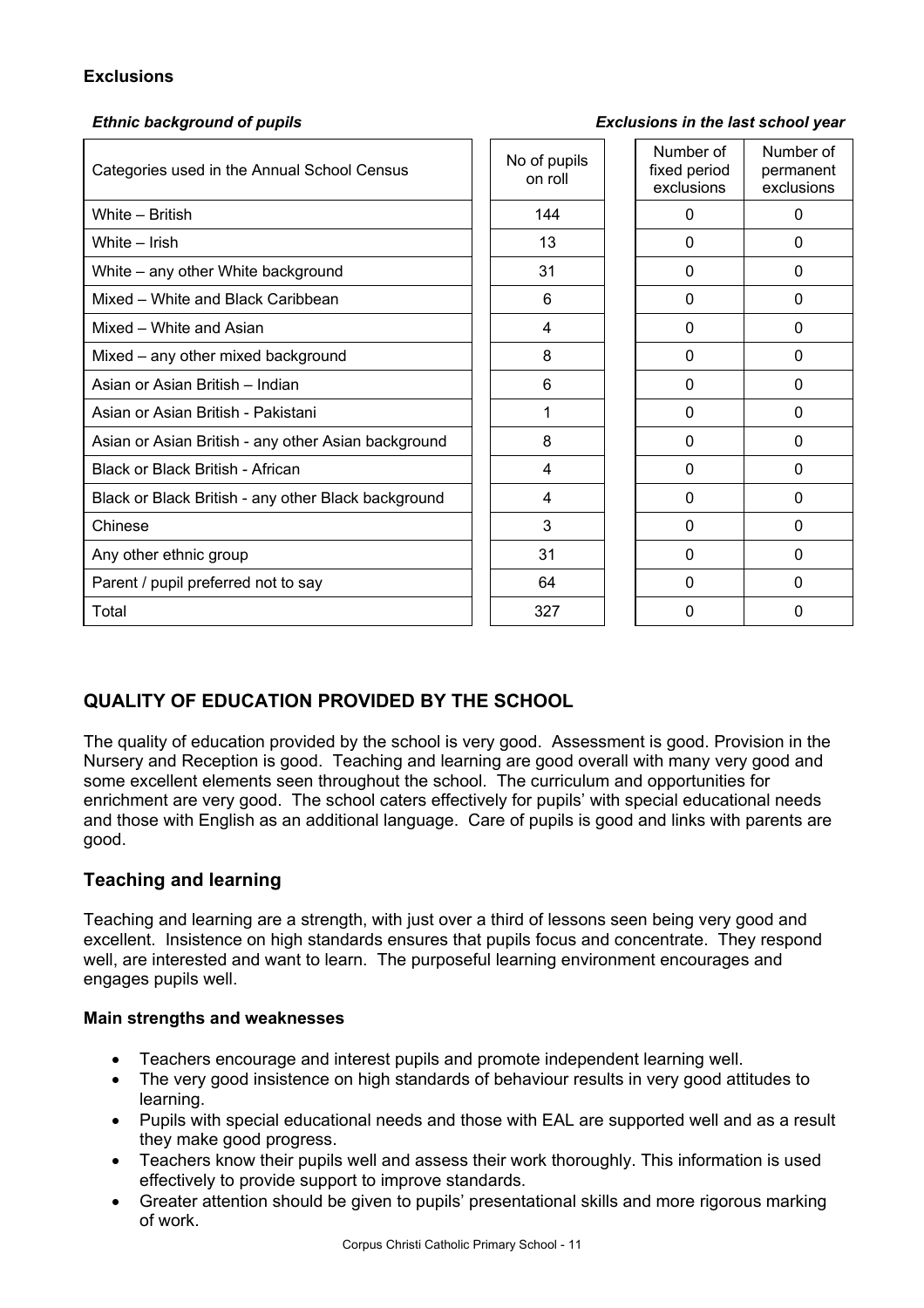- Pupils are attentive, work well together and support one another. They acquire new skills, knowledge and understanding and they are keen to participate.
- The use of teaching assistants contributes well to pupils' learning.

## **Commentary**

| Excellent | Very good | Good     | Satisfactory | Unsatisfactory | Poor     | Verv Poor |
|-----------|-----------|----------|--------------|----------------|----------|-----------|
| 4(8%)     | 13 (26%)  | 22 (44%) | 11(22%)      | $0(0\%)$       | $0(0\%)$ | $0(0\%)$  |

#### *Summary of teaching observed during the inspection in 39 lessons*

*The table gives the number of lessons observed in each of the seven categories used to make judgements about lessons.* 

- 12. The quality of teaching and learning is a strength across the school. Because of this, pupils achieve well, acquire new skills and consolidate their prior knowledge and understanding. Just over a third of teaching seen throughout the school was very good and excellent. This is an improvement since the last inspection. The proportion of excellent, very good and good teaching seen has increased significantly. The issues raised then have been fully dealt with and are now strengths, as a result of good leadership responding well to the findings of the last report. For example: information gained from assessment is now linked well to the planning process; sufficient numbers of support staff support pupils' learning; clear learning objectives are shared with pupils; explanations are precise, and teachers have high expectations of what pupils can achieve.
- 13. The main strengths of teaching are: first, teachers' high expectations of behaviour and what pupils are capable of; second, that teachers encourage and interest pupils and promote independent learning skills effectively; third, assessment is used well and relates to informed lesson planning. Other strengths are the good explanations and use of key vocabulary and effective use of resources; care to include all pupils in question and answer sessions and, with good support from teacher assistants, teachers succeed in keeping all pupils motivated. Relative weaknesses are that on occasion teachers will talk over the noise of children and take too long with the introductory part of the lesson; then pupils remain inactive and become restless.
- 14. Literacy and numeracy skills are taught effectively. Opportunities to use ICT skills in other subjects are sometimes missed. Homework is used well to consolidate and extend learning; parents work in partnership with the school and are involved and contribute to their children's learning successfully.
- 15. Teachers plan to meet the needs identified in the clear individual education plans for pupils with special educational needs. These pupils make good progress against their targets.
- 16. Teachers are becoming experienced at adapting approaches to help develop language acquisition for those with English as an additional language. The successful focus on speaking and listening has a beneficial effect on the progress made by these pupils. Teaching assistants and others in support play a crucial role in making sure that pupils understand their work.
- 17. Assessment and the tracking of individual pupils are good. Systems are thorough and are effectively used. The school uses optional tests, a variety of other tests and termly assessments in writing, mathematics, science and ICT to measure pupil's progress. The outcomes are used to help pinpoint areas of concern for the individual and inform planning. Teachers know their pupils well and usually assess work carefully. Teaching assistants' assessments of the pupils they work with inform teachers' planning. Appropriate targets for improvement are set and the information is used well to raise standards. Pupils are involved in the progress of their own learning and understand what it is they need to do to improve. The marking of pupils' work is at times inconsistent and praise is given sometimes when there are important errors in understanding or knowledge and or work is untidy. Teachers also concentrate on knowledge and understanding at the expense of presentation. Some marking is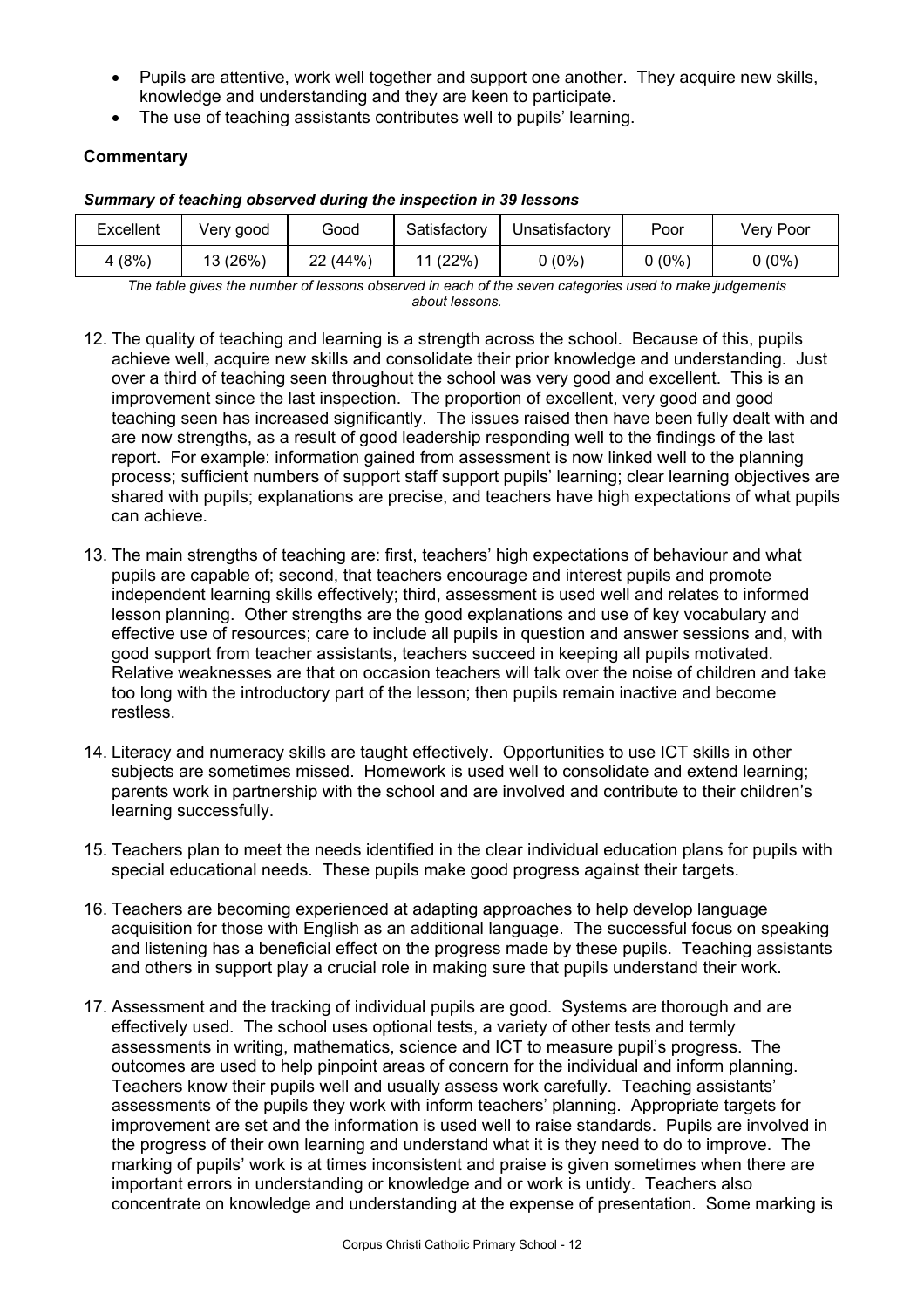very thorough and aims to develop pupils' understanding of how they can improve, such as in English.

18. Most pupils respond well and participate actively. They particularly enjoy being challenged and then they really enjoy learning. Relationships are very positive, teachers have a strong commitment to their pastoral role and pupils are encouraged to be self-assured and to express themselves. They are confident, articulate and enjoy sharing their views with others. Pupils are encouraged to undertake research independently and they do so successfully. Pupils work well together, on several occasions' inspectors observed pupils actively praising and encouraging one another whilst working. They access resources for themselves and enjoy using new technologies, especially the interactive board.

## **The curriculum**

The curriculum is very good overall and it is broad and balanced. The curriculum meets fully statutory requirements including provision for personal, social and health education including citizenship, and the provision of collective worship. Resources and accommodation are satisfactory and staffing is good.

#### **Main strengths and weaknesses**

- Literacy and numeracy strategies are used well across subjects.
- Provision for pupils with EAL and for those with special educational needs is good.
- Enrichment and extra-curricular opportunities are very good, including those for performing arts, and participation rates are high.
- Cross-curricular links and the provision for PSHE are very good.
- Induction and preparation for the next stages of education are good.

- 19. The curriculum is balanced, broad and inclusive. Statutory requirements for all National Curriculum subjects are met. The performing arts provision is particularly good. The curriculum is acknowledged as an area of strength by external bodies. The school is in receipt of the Basic Skills Award, Healthy Schools Award, Gold Arts Mark Award and Football Association Charter Standard. A key strength of the curriculum is the enrichment provided through performance arts.
- 20. The quality and the range of learning opportunities enable all pupils to achieve well and to develop all their capabilities. The school seeks to make the curriculum relevant to pupils. It is interesting and varied and effectively meets the needs of all. It is regularly reviewed. Particularly good features are the cross-curricular links, performing arts and the dedicated curriculum weeks; such as book week, science week, art week, and cultural diversity week focus on aspects of the curriculum effectively.
- 21. Curriculum planning is secure with good planning processes and it is well taught. Co-ordinators are involved in developing and monitoring the curriculum, which draws on national strategies and recommended guidelines. In science, pupils have had a good range of opportunities to develop both investigational and observational skills. This is an improvement since the last inspection; however, there is an over reliance on worksheets in science, for example in Year 6. This particularly hinders progress in the more able pupils.
- 22. Provision for pupils with EAL is good. A strength of the curriculum, that benefits pupils with English as an additional language, is the quality of provision for English, and especially speaking and listening. Ethnic minority pupils have equal access to the curriculum and are included well
- 23. Provision for pupils with special educational needs is good. These pupils have equal access to the curriculum and are included well. Occasionally they are withdrawn for extra help but these sessions also are carefully designed to enable the pupils to work better in class.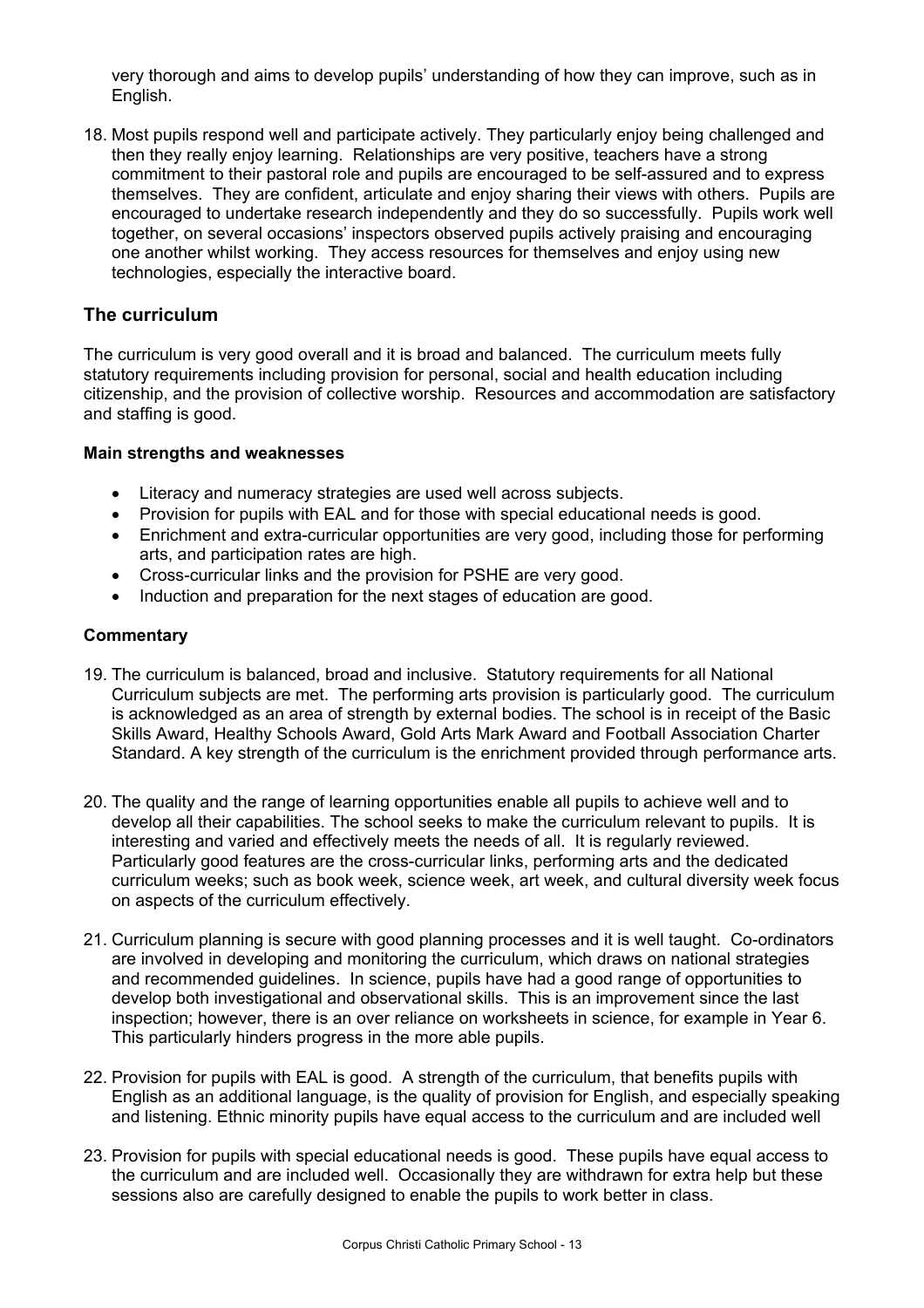- 24. Most pupils make very good use of the wide range of extra-curricular clubs and enrichment activities provided by the school. Attendance rates are high at 95 per cent in Years 3 to 6 and pupils enjoy and learn to develop their individual talents, as evident in the very creative dance performance seen during the inspection. The choir is very popular. Sport is a high priority. Very informative peer teaching is seen in an all boy science group. The learning was so enjoyable that one Year 5 boy went out of his way to tell his form teacher about it on the following day. Pupils' voices are heard and valued in such diverse activities as the prayer group and the school council. Gifted mathematicians are withdrawn from the normal numeracy lesson every Friday and supervised by a teaching assistant as they work independently at computers on various problem-solving tasks. Visiting speakers, outside agencies and well-supported educational visits are a regular feature of the curriculum. A developmental programme of residential trips is offered for Year 5 upwards. Pupils gave an excellent account of their recent visit to Hooke Court during one assembly. The extensive range of opportunities available enhances learning and contributes strongly to pupils' confidence and positive attitudes to school. Parental expertise is utilised well; many parents were observed supporting learning during the inspection. They are actively involved and share their expertise with the school for the benefit of the children. The school makes the most of its partnership with parents and the community.
- 25. The quality and quantity of accommodation and resources meet the needs of the curriculum. The layout of the building does present some difficulties; for example, access from the Nursery is through a Reception class. It was noted during the inspection that in order to access other areas of the school there was frequent movement by both adults and pupils through the two halls whilst lessons were on-going. Although well managed, this is unsatisfactory. Display of pupils' work throughout the school needs further attention so that it fully celebrates pupils' achievements. The school has resolved the health and safety issues mentioned at the time of the last inspection. The range of ICT facilities support the curriculum. The library contributes well to pupils' learning and it is well used and resourced. The number of support staff is significantly improved and they contribute to both the academic and the personal success of pupils. Staff are hard working and conscientious. All support staff provide valuable support. Teamwork is a strong feature of the school. All members of staff receive regular in-service training.
- 26. Since the last inspection, there has been good improvement.

## **Care, guidance and support**

The school takes good care of its pupils. There are good arrangements for health and safety and child protection. Good assessment procedures support pupils' individual progress. Good systems are in place for the induction of new pupils. The school council is very effective in seeking and valuing pupils' views.

#### **Main strengths and weaknesses**

- Staff have a caring approach to pupils.
- **Procedures for health and safety and child protection are effective.**
- Good assessment procedures help pupils to progress.
- The induction of new pupils works well.
- The school council is very well run and effective.

#### **Commentary**

27. The school takes good care of its pupils, who say they feel well looked after. Relationships between staff and pupils are strong. This supports pupils' general well being and is much appreciated by parents. Pupils know where to go and whom to see if hurt, unwell or in need of someone to talk to, and appropriate welfare procedures are in place. The headteacher is the person designated to deal with any child protection issues. Local guidelines are followed and staff are aware of the procedures should a concern about a pupil arise. Effective arrangements are now in place for ensuring the health and safety of all in the school. All necessary risk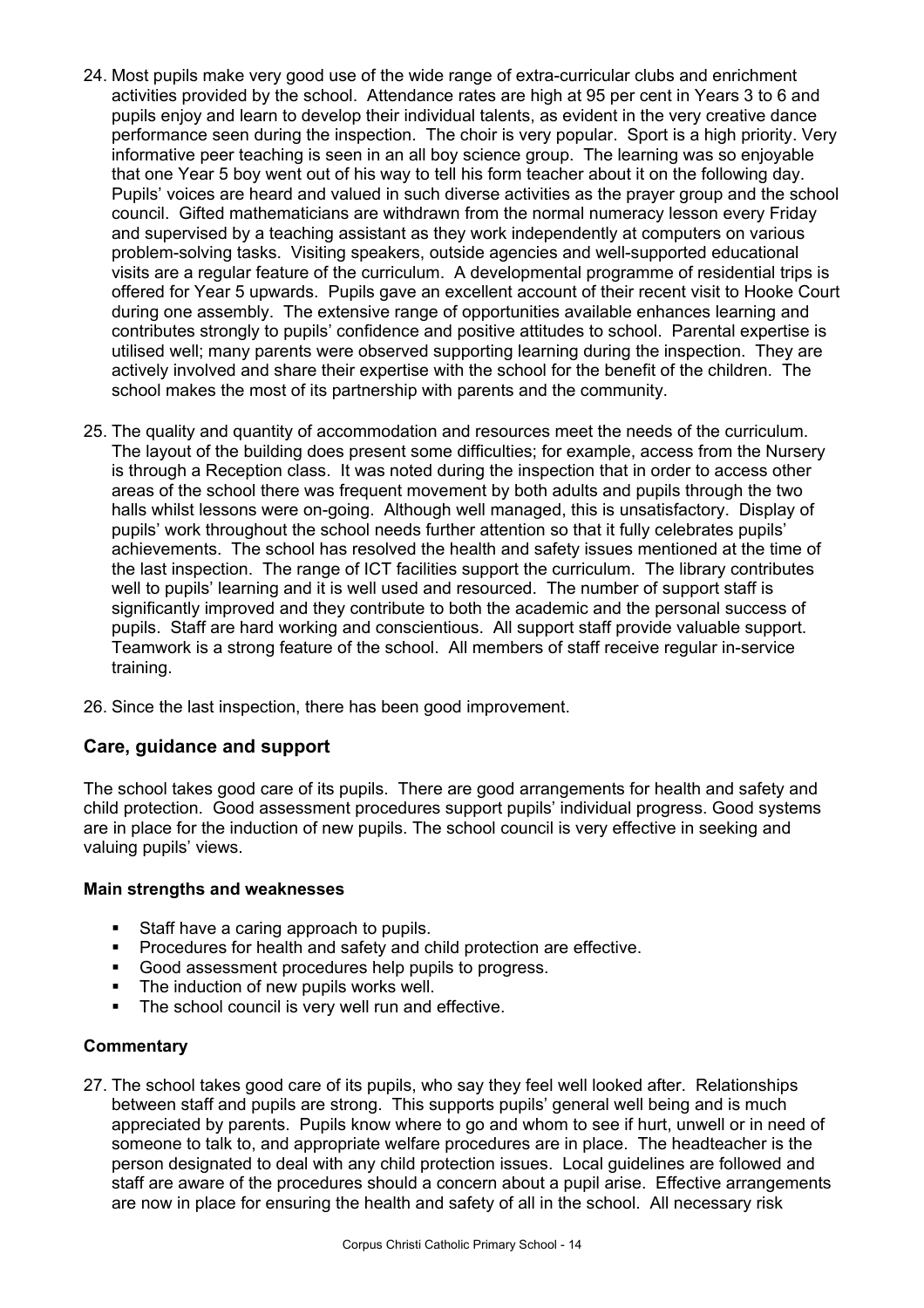assessments take place and the governors, caretaker and headteacher conduct regular safety checks of the premises.

- 28. The school's good assessment procedures ensure that pupils' personal and academic progress is supported well. At termly target setting days, pupils are able to evaluate how well they are doing in English, mathematics and science and set themselves goals to work towards. Pupils with English as an additional language are identified at an early stage and supported until they reach a level of proficiency that enables them to access the whole curriculum.
- 29. Entry into the school in Nursery is very well managed and also works well for the minority who start school in Reception. Pupils are visited in their own homes by Nursery staff at the beginning of term and are also given good opportunities to visit and familiarise themselves with the school, staff and other pupils. As a result, pupils settle quickly into the life of the school.
- 30. The school council is well established and very effective. The pupils involved take great pride in their roles and this successfully promotes their self-esteem as they meet regularly to discuss suggestions and concerns about the school. Their contributions are highly valued by staff and governors alike and most recently members have been drafting a new bullying policy for the school.
- 31. Staff have worked hard and very successfully to improve aspects of care since the last inspection. A few minor health and safety issues were raised during this inspection; the school is aware of, and is dealing with, them.

## **Partnership with parents, other schools and the community**

Parents are happy with the care and education their children receive. Partnerships with parents are good**.** Parents are very supportive of the school.Links with the local community are good**.** Effective links have been built with other schools.

#### **Main strengths and weaknesses**

- Parents are happy with what the school provides.
- There are good links with the local community.
- The school works very closely with other schools locally.
- The annual reports lack detail.

- 29. Parents are very happy with the care and education their children receive at the school and there are now good partnerships between the school and parents. Parents receive useful information through contacts with staff and regular newsletters. The school has recently employed its own translator so that the significant number of Korean parents can receive newsletters in their own language. Links with parents of pupils with English as an additional language are good. This has resulted in enrichment for all members of the school community and an increased understanding of the continued development of first languages. The school's brochure and governor's annual report to parents are informative and meet the legal requirements for their content. Records of achievement are issued in the summer term. These show, mostly through the use of tick boxes, how well, in general terms, pupils are progressing. However, the information contained in them is often limited with personal comments only included on core subjects such as English, mathematics, science and religious education. Some parents themselves also expressed a wish to be kept better informed on their children's progress; generally, however, the school keeps parents well informed. The school has sought parental views through the use of questionnaires. Attendance by parents at consultation meetings and weekly assemblies is high.
- 30. Parents are very supportive of the school in many ways. They assist during lessons and with extra-curricular clubs as well as helping to improve the school environment. In Nursery and Reception parents are encouraged to use 'fact finders', a non-fiction reading activity; this is especially of benefit to boys in developing their skills and interest in reading. The school's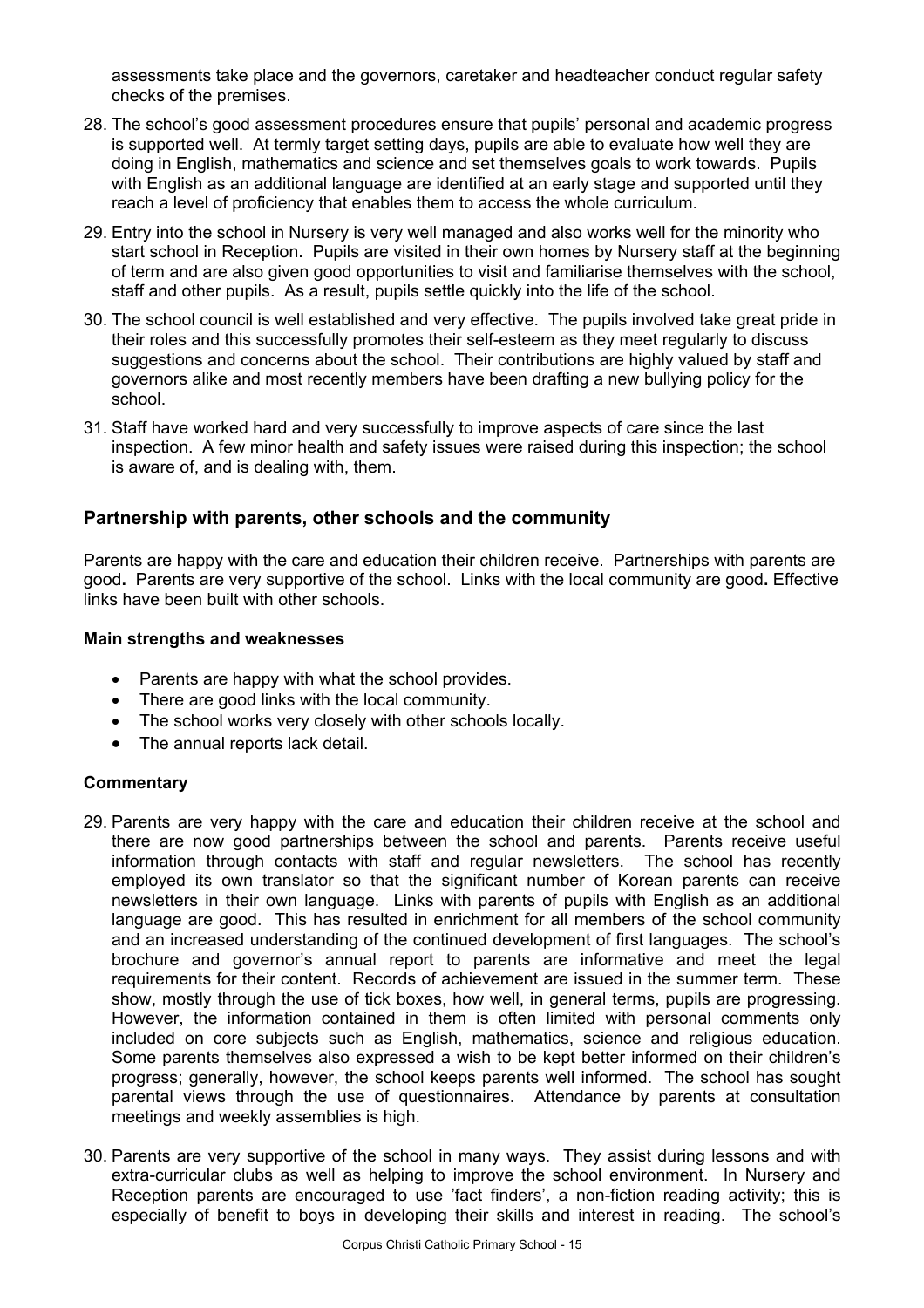parent-teacher association is very strong and active. Many fund-raising and social events have been arranged and both parents and the local community support them very well. The considerable funds raised have helped to purchase useful extra resources for the school. The school's arrangements for homework are effective and understood by all.

31. The school has fostered good links with the local community. The school regularly invite parent and or carers in to assemblies, services and Masses, and some help by serving as Eucharistic Ministers. The school has established close links within the local parish. Pupils are frequently involved in major local events such as the Malden Festival and also perform regularly for members of the local community such as the elderly. Good use is made of the local area for visits and many opportunities are used to invite the community into the school, such as the police and a local historian. Local businesses are particularly supportive of the school's fundraising efforts. The school works closely and successfully with other schools in the area through the new local learning initiative network. The school has also built up very good curriculum links with local secondary schools in areas such as modern foreign languages, physical education and information technology. This effectively helps to further broaden pupils' experiences as well raise their attainment. Staff have worked closely with those in other schools to ensure that the transition of pupils to secondary schools is a positive experience for all pupils.

## **LEADERSHIP AND MANAGEMENT**

Leadership and management are good. The headteacher is focused on raising standards and improving provision. Governance is good. The governing body brings a wide range of experience and expertise to the school. The school's systems of management and administration are effective.

## **Main strengths and weaknesses**

- The headteacher provides good leadership and management.
- The school improvement plan is a good working document, which effectively focuses the work of governors and managers on improving the quality of education.
- Senior managers support the headteacher well and are focused on raising standards.
- Governors are well informed, and are effective critical friends of the school.
- The school evaluates its performance well and takes action to address subsequent weaknesses.

- 32. Governance is good and much improved since the last inspection. The governing body brings a wide range of experience and expertise to the school. The key issue raised in the last report regarding governance in terms of their lack of organisation, minimal contribution in matters of finance, school development planning, health and safety and monitoring is fully addressed. The governors, under the secure leadership of the Chair of governors, support the headteacher and staff well. Governors are actively involved in all aspects of school life. Through their committees, governor of the month responsibility, and regular visits, governors are well informed and shape the strategic direction and vision of the school. They are fully involved in policy development and monitoring their impact. Governor's work closely as critical friends with the leadership team and staff. Statutory requirements are met.
- 33. Leadership is good and is much improved since the last inspection. The headteacher sets a clear educational direction shared by all staff and governors. Leadership by the headteacher is good and she is well supported by other senior managers. The headteacher is committed to developing the school further as a self-evaluating school. A well-constructed school development plan gives staff at all levels of responsibility the opportunity to improve their management skills and further raise standards. Priorities and strategic plans are well chosen. Together with the deputy headteacher, SENCO (special educational needs co-ordinator) and key stage co-ordinators, the headteacher leads the school forward and has created a committed team who share their expertise with one another. Core subject leaders are monitoring their subjects with growing confidence. A regular cycle of monitoring and evaluation of teaching, the curriculum and pupils' work is in place.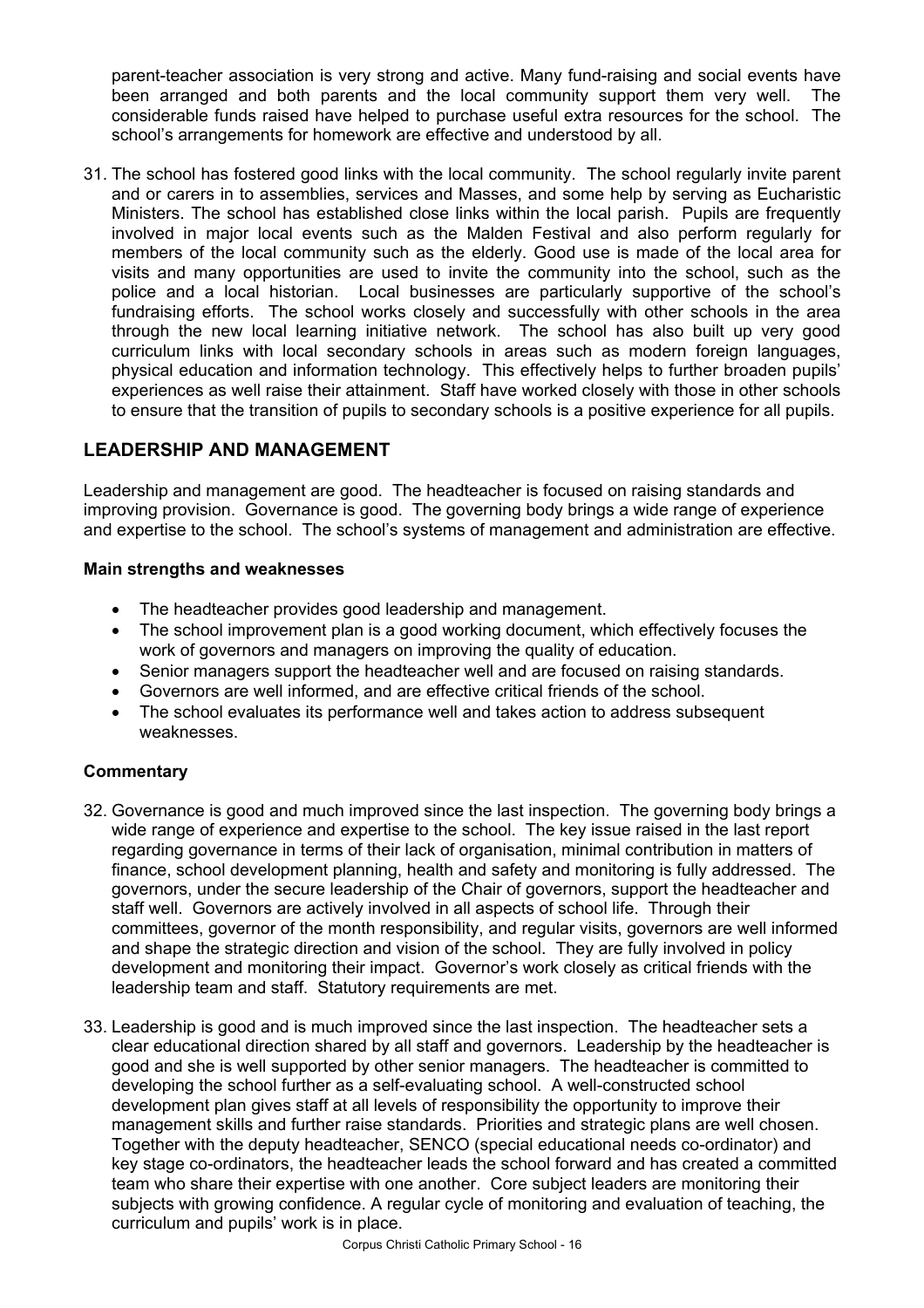- 34. The teacher with responsibility for English as an additional language provides very good leadership and management of the support systems for these pupils. The relatively new system of spending the Ethnic Minority Achievement Grant, which has resulted in the employment of three teaching assistants, is proving to be a successful support to teachers and very good value for money. Pupils' progress is thoroughly tracked against targets set for raising standards. All developing bi-lingual pupils are provided with good support. All data from statutory and optional tests is analysed very well and careful attention is paid to ensuring that all pupils' standards are monitored carefully.
- 35. The special educational needs co-ordinator is well organised and thorough, and knows the strengths and weaknesses of the pupils she deals with throughout the school. The national Code of Practice is fully in place. Information in the register for special educational needs, and tracking, show that these pupils make good progress. Both pupils and teachers benefit from her good expertise and teachers receive extra training as necessary.
- 36. Management is good. The school's systems for reaching decisions, devolving responsibility and ensuring good communication and organisation are all very good. The school is self-evaluating and makes very good use of performance data, tracks individual pupil achievement carefully and targets areas for school improvement effectively. Good policies, procedures and processes are kept under regular review. Performance management systems are effective and supportive. The partnership with other schools, agencies, and support groups through the newly formed networked learning community, is making a valuable contribution to teaching and learning.
- 37. Financial control and administration are secure. The bursar is very efficient and advises governors carefully on specific funding. Procedures and systems are well managed and the budget is monitored and controlled prudently. Auditors report good financial control. The school development plan clearly identifies priorities, with earmarked funding for specific developments, such as information and communication technology resources, and building improvements. Governors apply the key principles of 'best value' in purchases. The school provides good value for money and a good education for its pupils.
- 38. The school has made good progress since the last inspection and has the capacity, personnel and structures needed to move forward.

| Income and expenditure $(E)$ |             | Balances (£)                                     |  |  |
|------------------------------|-------------|--------------------------------------------------|--|--|
| Total income                 | £1091631.80 | Balance from previous year<br>£75846.00          |  |  |
| Total expenditure            | £1090227.27 | Balance carried forward to the next<br>£77250.53 |  |  |
| Expenditure per pupil        | £2571       |                                                  |  |  |

## *Financial information for the year April 2004 to March 2005*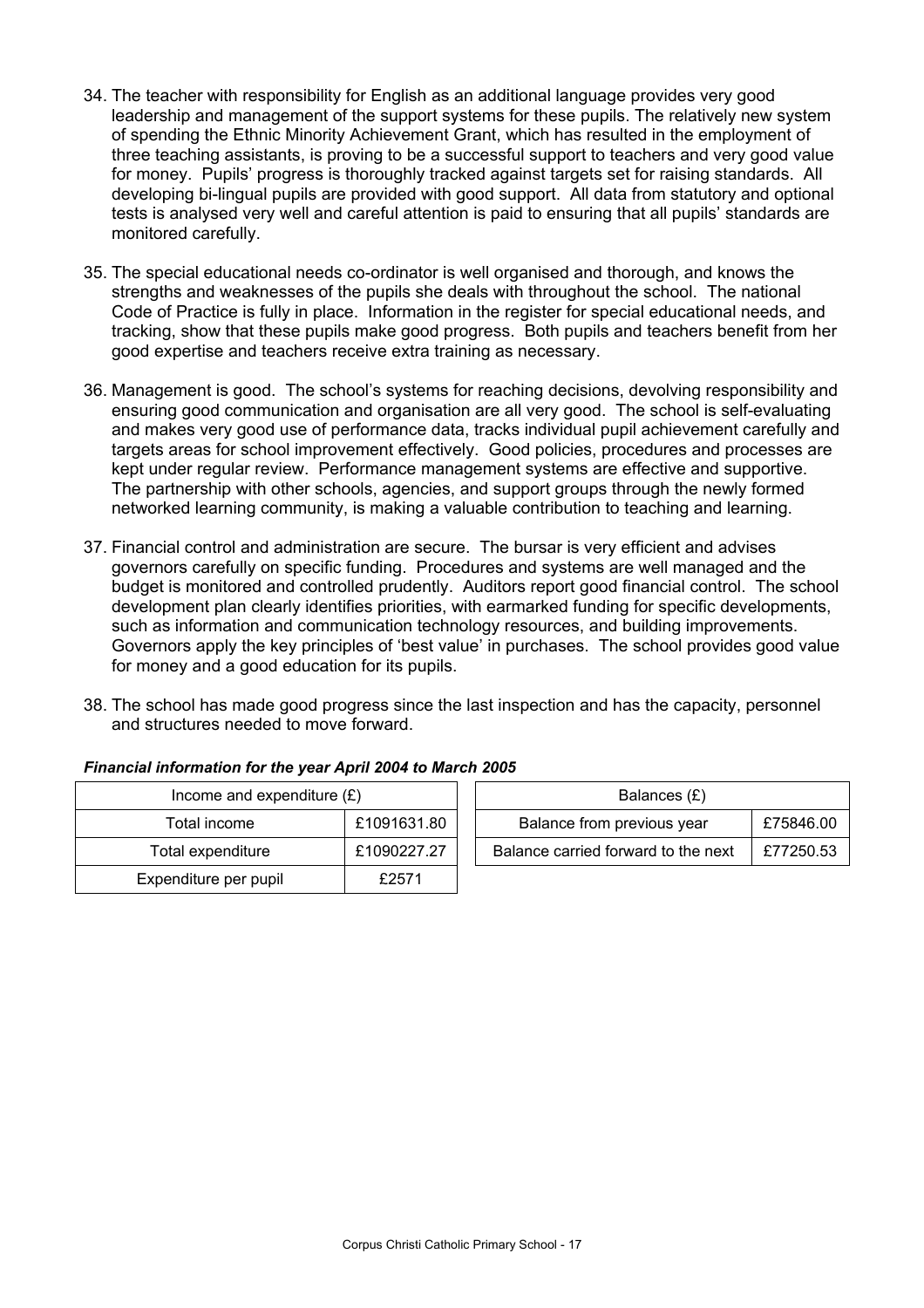# **PART C: THE QUALITY OF EDUCATION IN AREAS OF LEARNING AND SUBJECTS**

## **AREAS OF LEARNING IN THE FOUNDATION STAGE**

Provision in the Foundation Stage is **good.** 

## **Main strengths and weaknesses**

- Overall the quality of teaching is good. Teacher assistants make a very good contribution to children's learning and teamwork is very good.
- Parents are kept very well informed and give good support to their children and to the school.
- All children are included well and their attitude towards learning is very good.
- Good improvement has been made since the last inspection. The outside play areas are now used well all year round to enhance learning.
- The Foundation Stage is led well.
- Occasionally adults walking through teaching areas disturb lessons.

## **Commentary**

- 39. Most children start the nursery at three years of age with good levels of development in language and social skills. They attend for either morning or afternoon sessions. Both of these sessions give similar provision. They then move to one of two Reception classes on a part-time basis at first and then to full time. Both Reception classes give the same broad curriculum and good support. The curriculum includes all areas of the nationally set Early Learning Goals (personal, social and emotional development, language and literacy, mathematical development, knowledge and understanding of the world, physical and creative development). All staff plan together. This is to make sure that that all children have the same good range of experiences and learn through play. Staff have a good understanding of the needs of these very young children and use the outside areas to meet them. As a result there is a lively buzz of activity in all three classes and children achieve well. They start main school with good levels of knowledge and understanding in all areas of learning except in communication and language and social skill, which are very good and creative skills, which meet expectations.
- 40. Overall, the quality of teaching is good with nearly a third of lessons seen as being very good. A particular strength is the very good working partnership between teachers and their assistants who play an important role in maintaining the smooth organisation of the class. They also make very good assessments, which help teachers plan future work to take children forward. Children with special educational needs and those with English as an additional language are given good support and work is matched to their needs and they make good progress. The very good relationships between adults and children mean that children are secure, confident and willing to try to do their best.
- 41. Good leadership results in all staff maintaining very good relationships with parents and striving to improve. Sufficient time is given for the co-ordinator to observe classes and the standard of work produced. She is very aware of strengths and weaknesses and as a part of the senior management team has sufficient influence to ensure that this part of the school is given appropriate priority. Parents are given good suggestions of ways in which to help their children and many volunteer to help in school. This results in a good support being given in class and children progressing well.

## **PERSONAL, SOCIAL AND EMOTIONAL DEVELOPMENT**

Provision in personal, social and emotional development is **very good**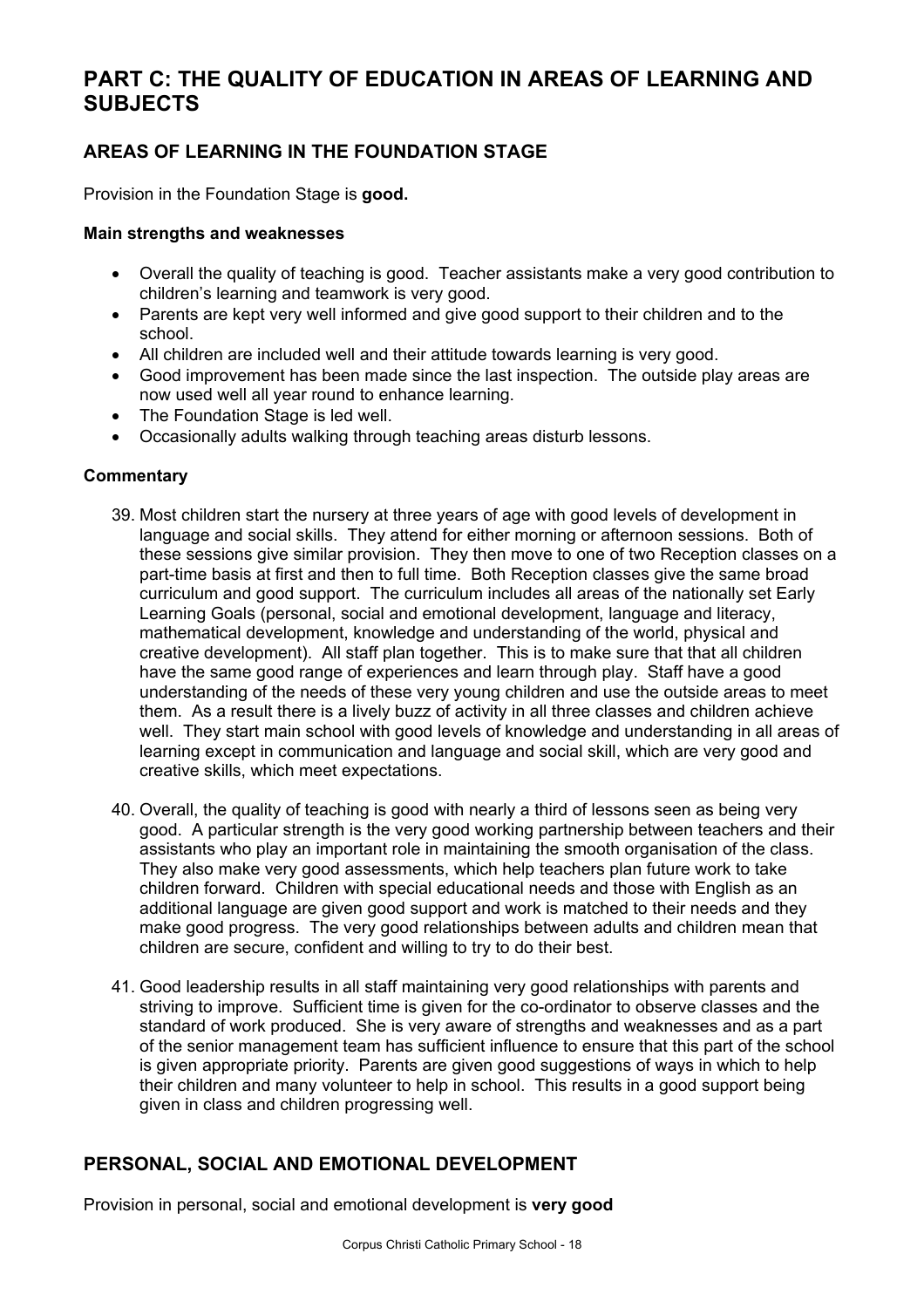## **Main strengths and weaknesses**

- Children achieve very well.
- Teaching staff give a high profile to this area of development.
- Staff provide a friendly, secure, calm, caring and welcoming environment.

#### **Commentary**

42. Members of staff expertly establish warm and trusting relationships with children and parents. They act as very good role models so that children behave well and are keen to learn. Good organisation and planning ensure that teaching meets the needs of the children and that they understand and follow systems, feel secure and confidently try to do their best. Parents are welcome and well informed. Good teaching builds upon good relationships to teach children to be responsible and independent in their learning. They work well on tasks without the direct intervention of an adult. They learn from and accept each other. They concentrate for long periods of time, take turns and co-operate very well. All children participate fully in all activities as they are very well supported and cared for. The very good assemblies provide yet another good opportunity for children to develop these skills.

## **COMMUNICATION, LANGUAGE AND LITERACY**

Provision in communication, language and literacy is **very good.** 

#### **Main Strengths and weaknesses**

- Teachers provide a good variety of imaginative activities to extend speaking and listening skills.
- Staff help children remember sounds in letters in a variety of ways.
- Children are encouraged to write freely and independently.
- Reading skills are systematically developed but the school is aware that the books need updating.
- Parents are given good suggestions in order that they can help their children.

- 43. Children achieve very good standards in this area of learning and the majority are likely to achieve the set standards by the time that they leave Reception. Children start school with good skills but due to good and often very good teaching they make rapid progress and achieve well. A strength of teaching is the use of stories and children's interests to develop their knowledge and skills across several areas of the curriculum whilst making learning fun. All staff listen to children closely and extend what they have to say through good questioning. Teacher assistants are particularly good at making assessments so that teachers can plan work to extend their children's speaking skills. Staff provide interesting role-play areas such as the 'rain forest' and 'vet's surgery' which children enjoy using; they talk animatedly together, for instance 'I'm a dog with a broken neck'. Outside children dig in the sand to find treasure and describe what is found.
- 44. Reading is taught systematically and books are taken home regularly. Parents give good support to their children; they are given helpful suggestions by the teachers. Consequently, by the end of Reception the majority of children recognise familiar words in simple texts. However, some of the scheme books do not challenge the more able children and are not interesting. The school is aware of this and is seeking to purchase new stock. Sounds in words, phonics, are taught regularly and so the children are able to tackle new words competently.
- 45. By the time that children leave the Reception all can write their name and many letters are well formed. Many children are keen to write as, from Nursery, writing materials are always available. Writing is made fun by having feathers and twigs to write with. Most Reception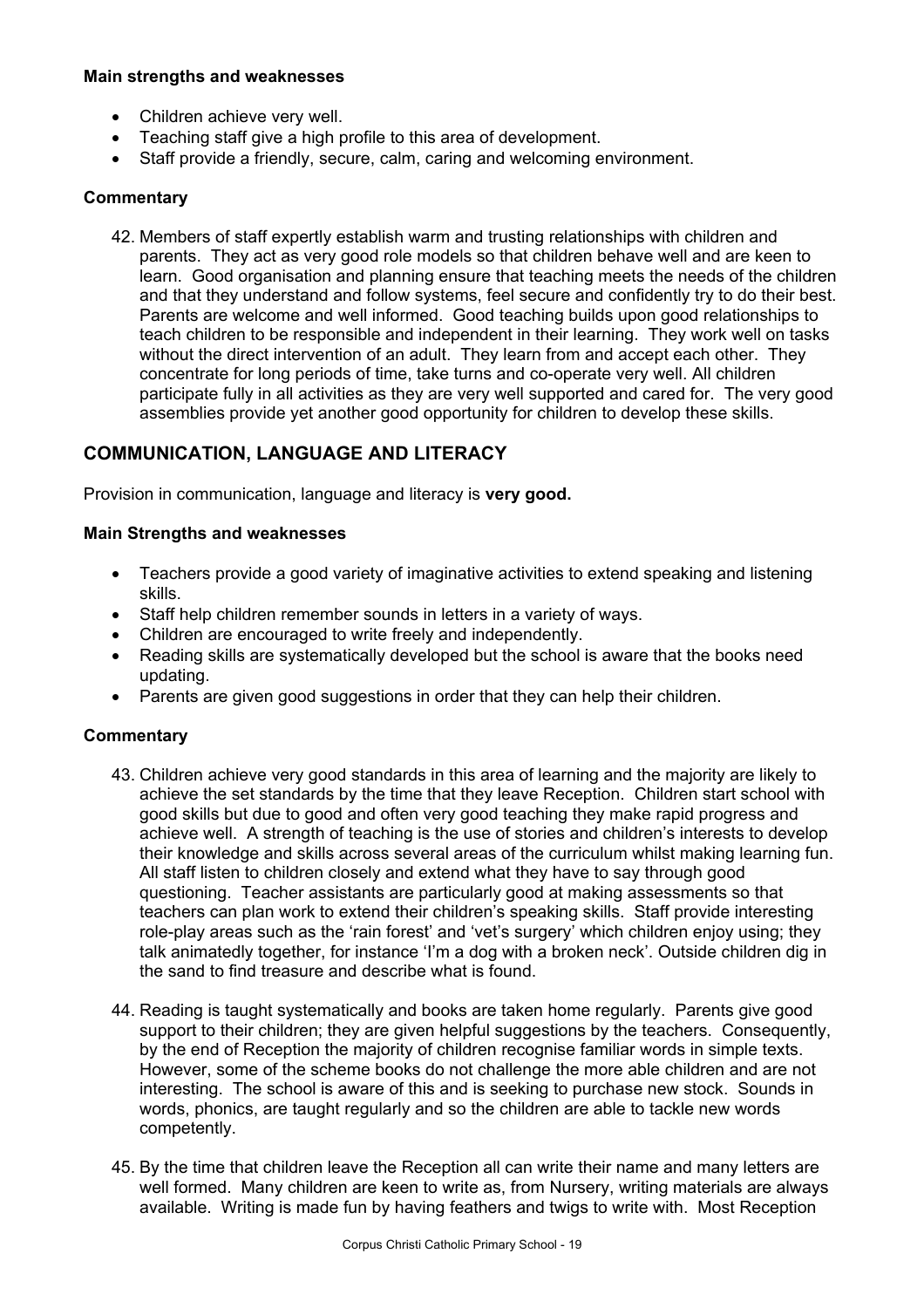age children write quite long messages where several words are recognisable. Several children write shopping lists and up to two sentences about their likes and dislikes.

## **MATHEMATICAL DEVELOPMENT**

Provision in mathematical development is **good.** 

#### **Main strengths and weaknesses**

- Mathematics is embedded in children's play activities.
- Sufficient time is given to this area of learning.

#### **Commentary**

46. Owing to good teaching and regular mathematics sessions, children progress well and most are likely to reach the set goals by the time that they leave Reception. Learning is made fun by the use of games, rhymes and songs. Outside, the children learn to place bikes in order and to subtract one or more when playing skittles. Children easily subtract one when they sing rhymes such as 'Five Bears.' They know that zero means nothing. Most children count to twenty securely and the majority count in tens to one hundred. Mathematical vocabulary, such as, 'under', 'over' and 'below' is taught through stories such as 'Rosie's walk.'

## **KNOWLEDGE AND UNDERSTANDING OF THE WORLD**

Provision in knowledge and understanding of the world is **good.** 

#### **Main strengths and weaknesses**

- Many cross-curricular links mean that this area of learning has a high focus.
- Reception children do not work in the computer suite often enough.

#### **Commentary**

47. Teachers provide a good range of interesting activities so that children achieve well and attain good standards. Staff maximise the good vocabulary of several children; for instance, in the Nursery children named 'binoculars' and stated that 'they give a different view.' In the Reception, a child recognised and named a 'chrysalis.' Very good links are made with other subjects. In the Nursery children make their own insects and in Reception children learn the name and needs of animals through stories. They then draw these animals on the computer. Their control of the mouse is good but they only visit the computer suite once per fortnight. This is a long gap for them to remember what they have learned before. Reception children name 'cubes' when they melt jelly and write about their experiment in sequence, labelling their drawings well. Outside, they grow plants and, in class, they grow cress and learn that plants need light and water. Overall, a rich curriculum is offered for this aspect of learning.

## **PHYSICAL DEVELOPMENT**

Provision for physical development is **good.** 

#### **Main strengths and weaknesses**

- The outside area is well resourced and used frequently.
- Children have good physical skills.
- Children are very well cared for.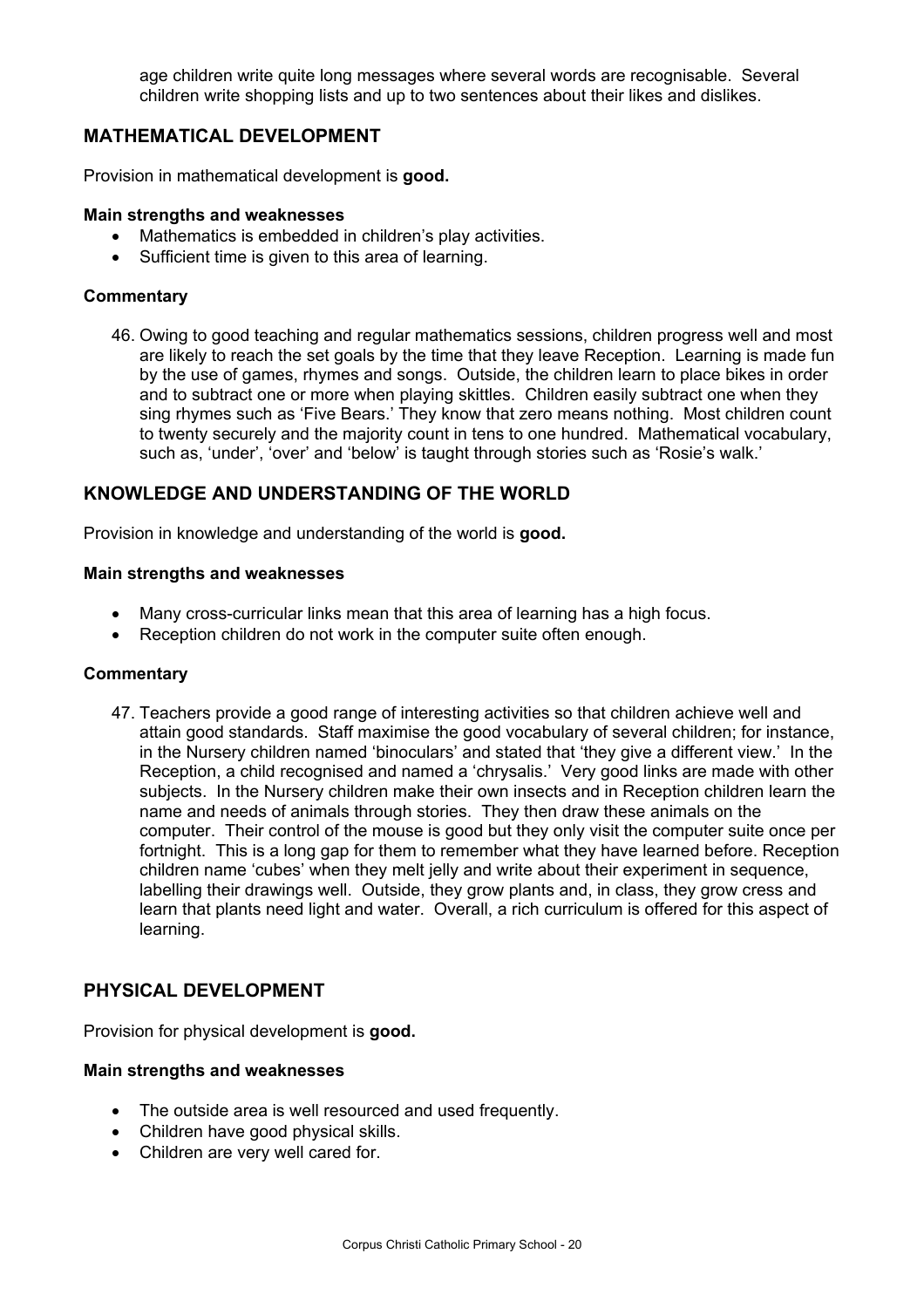## **Commentary**

48. The outside area has been improved considerably since the last inspection. It is now covered and is used all year round. Outside activities are planned carefully and staff interact well with the children to encourage talking, sharing and physical skills. The outside is used well to develop many areas of the curriculum including matching numbers when parking wheeled vehicles in the Nursery and subtracting numbers when playing skittles in Reception. Children ride bicycles competently and take turns well. In class, many demonstrate good cutting skills when making models and the majority have the correct pencil grip. In the hall, most children show that they have a good understanding of space and make a good variety of shapes and movements in time to music. At playtimes children are particularly well cared for in that they have their own secure play areas with a good range of resources and a good number of staff.

## **CREATIVE DEVELOPMENT**

Provision for creative development is **satisfactory.**

#### **Main strengths and weaknesses**

- Children with special educational needs are included well.
- Children know a good range of songs.
- Display of children's work could be more stimulating.

#### **Commentary**

49. Occasionally children with special educational needs are withdrawn from part of the music lessons in the Reception classes. However, these times are used very well to develop listening skills and when they return to class they are well included in the lesson. They are praised when they make the correct signs for songs and all children have been taught a signing system to help them understand and feel part of the class. Painting is always available as a 'free choice' activity but children chose this infrequently during the inspection. When chosen there was little adult intervention. However, displays show that children are given a satisfactory range of media to work with but displays and standards of work are generally satisfactory. One role-play area, the 'Nursery Rain Forest', develops imagination well.

## **SUBJECTS IN KEY STAGES 1 and 2**

## **ENGLISH**

Provision in English is **good.**

#### **Main strengths and weaknesses**

- Standards are above those of similar schools at the end of Year 2.
- Standards are in line with those in similar schools by Year 6 in writing and well above in reading.
- Standards are very good in speaking and listening and basic skills.
- Achievement is good.
- Teaching is good.
- Pupils get insufficient opportunities to write from their own experiences.
- Leadership and management are very good.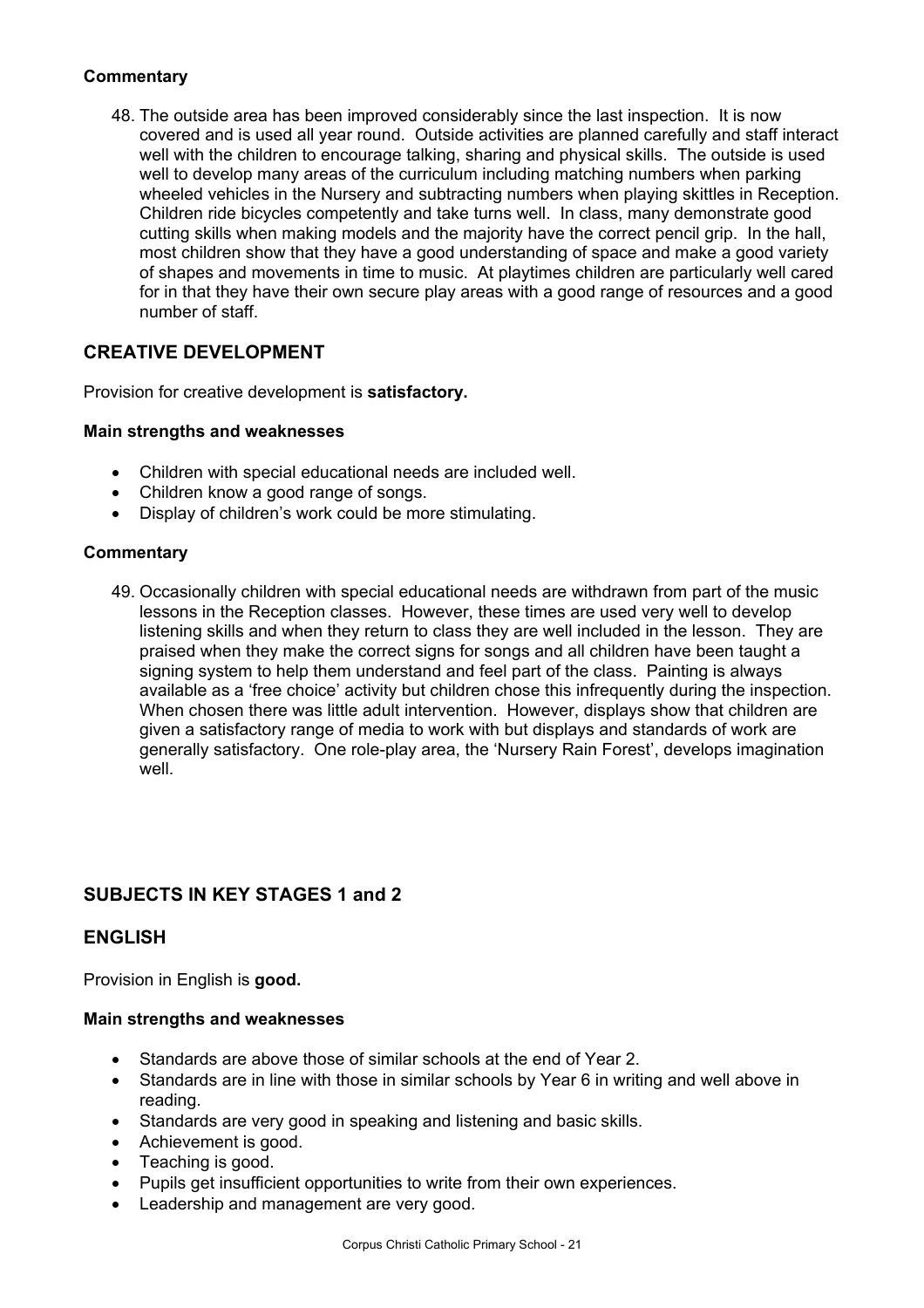## **Commentary**

- 50. Standards in reading and writing at the age of seven are well above national averages and above those found in similar schools. By the end of Year 6 reading standards are high, when compared with schools with a similar intake, although performance in writing is in line with these schools. Evidence from the inspection showed that standards in speaking and listening are high, as a result of consistent development in all classes. This emphasis is particularly beneficial for those with special educational needs and with English as an additional language.
- 51. The achievement of pupils throughout the school is good. Teachers are extremely thorough when teaching the basic skills of reading and writing, leading to steady progress made by pupils of all abilities. This work in class is well supported by consistent and regular homework. By the end of Year 2, pupils are already producing attractive, joined handwriting. Their use of punctuation, sentence structure and spelling are well above average. Pupils of eight years old can use paragraphs and those a year older understand the difference between proper and common nouns. By the age of 11, pupils of all abilities know well how to structure a large range of writing, confidently using adjectives and connectives. Although there are examples of interesting and imaginative stories, throughout the school, the general standard of creative writing is below that of the rest of their work. Pupils have insufficient opportunities to write from their own experiences and therefore there is, for example, little poetry that shows emotion and insight.
- 52. Teaching is consistently good, with one lesson seen being very good and another excellent. The two most highly graded lessons both developed pupils' speaking and listening skills. In an excellent lesson in Year 2 the teacher used her high level of skill to develop persuasive and perceptive language. She also helped pupils make links with other aspects of language that they are learning to develop writing. This lesson contained the type of reflection missing from much of the writing seen. Pupils formed a 'conscience corridor' for 'Snow White' to travel through. Those on one side acted as the 'Witch', with 'dwarves' on the other giving different arguments about eating the drugged apple. This led to one pupil reflecting on conscience, stating that, 'It's like a battle in your mind and sometimes there's more of the good bit than the bad bit.'
- 53. The leadership and management of the subject leader are very good. Three years ago, standards in the subject had slipped below those found in similar schools. The subject leader analysed the problems and embarked on a range of initiatives, including staff training and re-focussing of the curriculum. This has resulted in the consistent quality of teaching and improvement in standards noted in the inspection. She has recently embarked upon a new initiative to raise the standards of writing.
- 54. There is a well-used library and there are many examples in displays throughout the school that illustrate the value accorded to those with other languages. For example, in a Year 1 class there is a display of key words across a range of curriculum areas in the five languages spoken in the class. There has been good improvement in the subject since the last inspection, especially in the last three years.

## **Language and literacy across the curriculum**

55. Pupils use their literacy skills in most areas of the curriculum. For example, in geography and history they write extended descriptions. They develop a range of skills through word processing in ICT and there is also good cross-curricular work where topics in other subjects are highlighted in literacy sessions. The high quality of performing arts also has a very beneficial effect on pupils' speaking and listening skills.

## **MATHEMATICS**

Provision in mathematics is **very good**.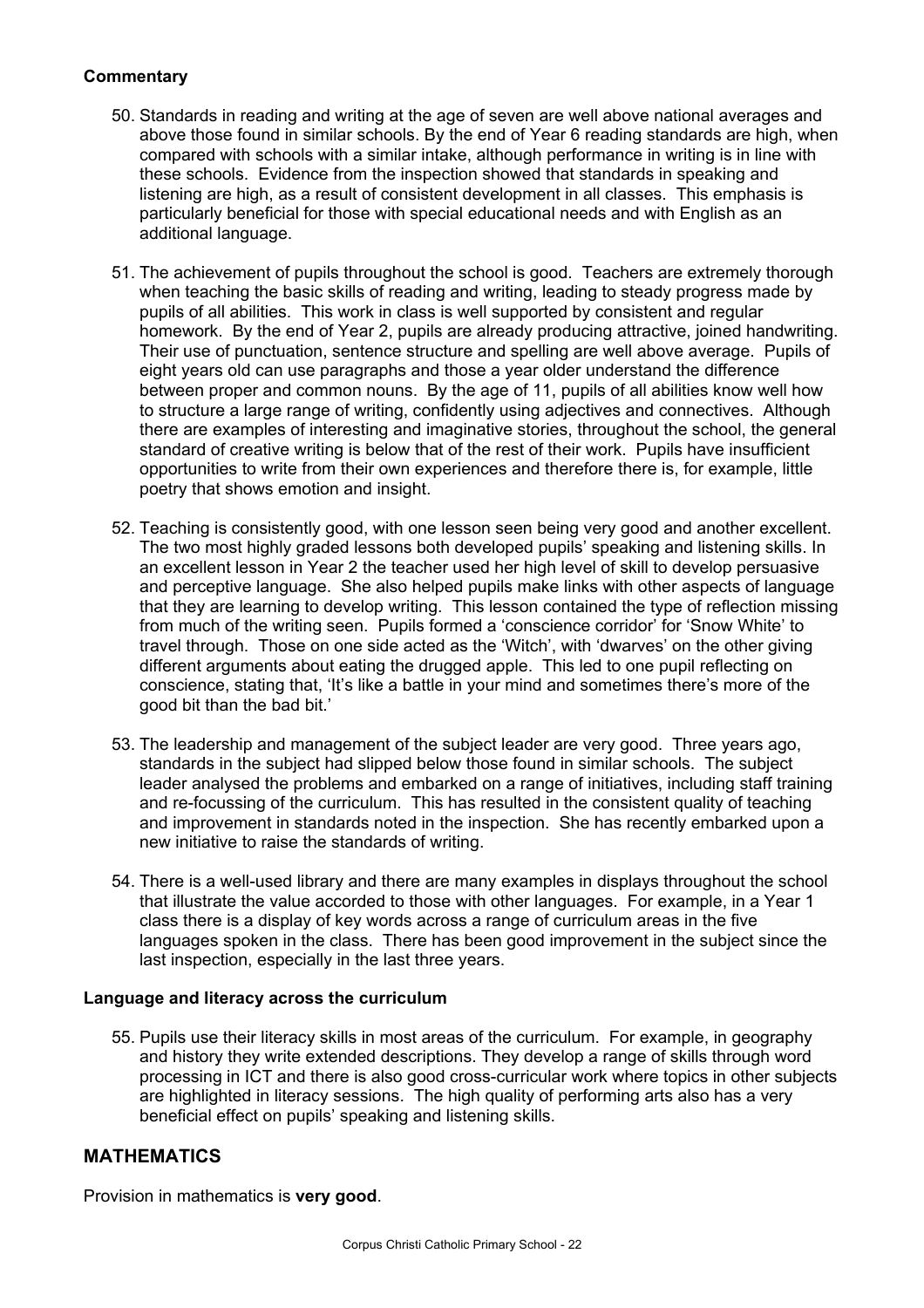## **Main strengths and weaknesses**

- Standards, in the 2004 national tests, were well above average for Year 2 and very high for Year 6.
- As a result of the high quality teaching they receive, most pupils achieve very well.
- The needs of those identified as gifted, in this subject, are not addressed adequately in Year 1.

- 56. The overall standard on entry to the school is above average. By the end of Year 2, attainment is above average. Pupils in Year 2 are mainly at the expected Level 2 but starting to work within the higher Level 3. By Year 6, the gifted pupils are working at Level 6 in lessons but are also benefiting from weekly extension activities using ICT. The setting arrangements in Year 6 ensure that all pupils are challenged appropriately. Both groups achieve very well at the expected Level 5 and the higher Level 6. In Years 1 to 6, no difference is noted between boys and girls' achievement. In the same way, EAL pupils do very well provided that new words are explained clearly to establish technical meaning. Achievement is good by Year 2 and very good by Year 6. Standards reached in 2004 national tests were well above average by Year 2 and very high by Year 6. Since the previous inspection very good levels of achievement have been maintained in Years 3 to 6 whilst good levels of achievement are now evident in Years 1 to 2.
- 57. By the end of Year 2, pupils are confidently adding on and taking from numbers up to 100 and using correct technical terms. Pupils in both Year 2 classes achieve very well because the tasks set are interesting and they are fully involved at each stage of the lesson. All pupils work confidently with money. In Year 1 higher and middle achieving pupils raise good questions about the tallying task they are set. In the parallel class with no classroom support the three gifted pupils are not stretched sufficiently and lose interest. When challenged appropriately, however, these pupils reveal very good levels of understanding.
- 58. By the end of Year 6, pupils are able to solve problems, and write explanations. They are comfortable with handling large numbers, understand place value and are familiar with fractions and decimals. All pupils concentrate well and quickly make new links based on previous knowledge and understanding. They also reveal a healthy curiosity to know more. Problems with understanding fractions are evident in Year 3 as the teacher tries to extend understanding of what a fraction is from a focus on thirds to one on tenths. High-attaining pupils have no problem with making this transition but at least one third of the pupils look puzzled. By Year 4, most pupils in the higher set are confident to solve problems and represent data using a Venn diagram. By Year 5, pupils in the higher set understand symmetry and can explain confidently why they know whether a number is divisible by another or not.
- 59. Teaching and learning is always good, often very good and occasionally outstanding. In these lessons learning is fun. Pupils are fully involved in all decisions made, including selfevaluation. Teachers are confident when teaching numeracy. Classroom management is good and the pace of learning is usually brisk. Setting works very well in Years 3 to 6 and allows pupils in lower sets to cover the same ground and reach a similar level to those in higher sets but at a slower pace. Pupils in mixed ability classes in Years 1 and 2 achieve best when the teacher has assistance from other adults. Written feedback on pupils' work varies in quality. The best comments, found in Year 6 exercise books, communicate clearly what has been achieved and what still needs to be done. Too many teachers tick work and give an evaluative comment without explaining why something was considered good. They also accept poor quality of presentation and fail to set short-term targets for improvement in this area.
- 60. Pupils are encouraged to use correct technical vocabulary. Displays support literacy development. In Years 1, 3 and 4, weaknesses are evident in the presentation of work; this is in stark contrast to the quality of thinking evident and the gains in knowledge and understanding of numerical facts. ICT is used well, for example in Year 6 lessons, when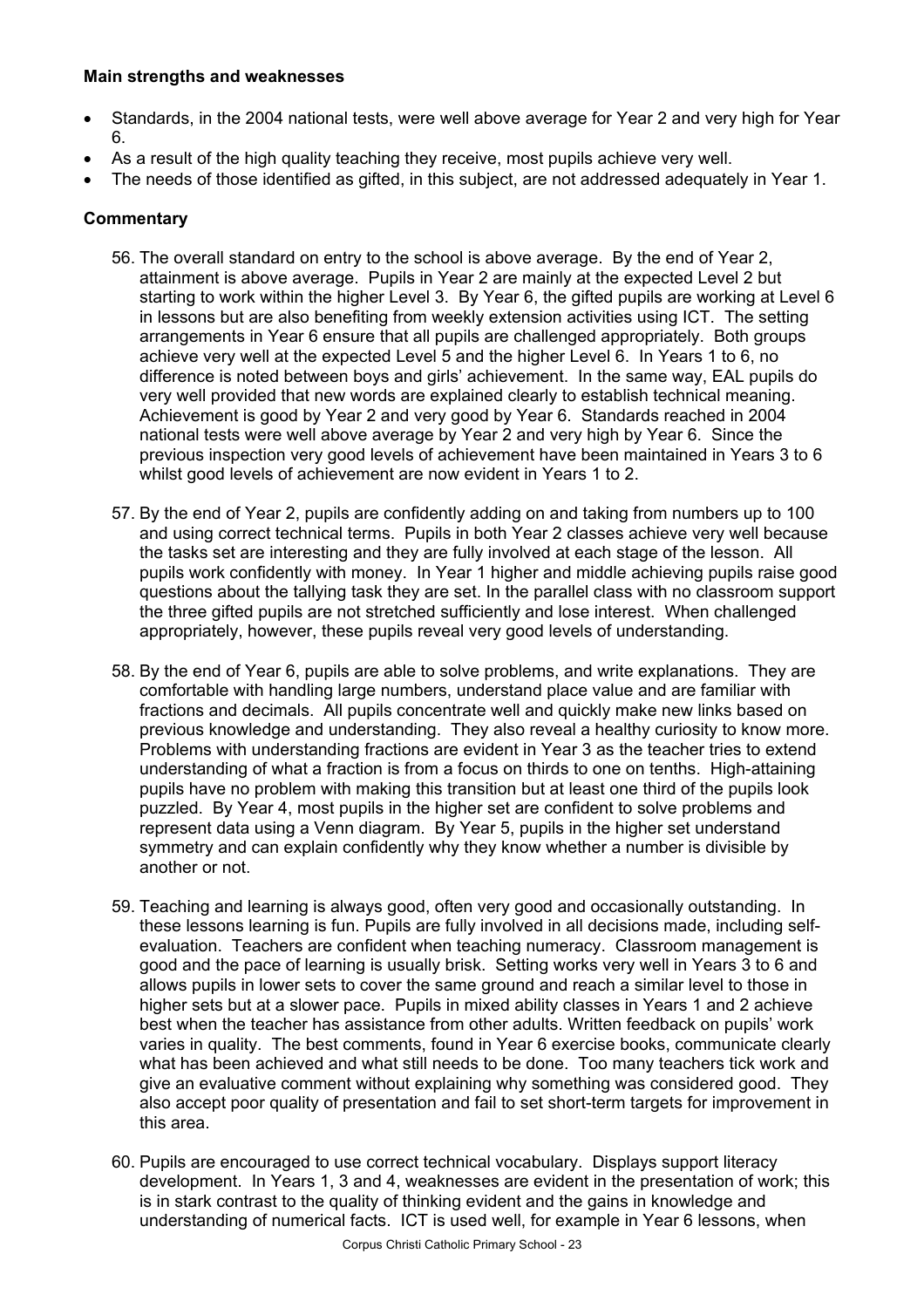teachers demonstrate the use of the protractor. Computers are also used well in Year 3 for work on fractions and Year 1 for problem solving.There is a small but useful set of mathematics books in the library to support independent reading. National Curriculum requirements are met.

#### **Mathematics across the curriculum**

61. Displays in all rooms inform pupils' learning of numerical facts. Teachers encourage the application of mathematics to all subjects whenever the opportunity arises. This is evident in the Year 6 design and technology display on slippers. It is evident in the science club, as pupils are encouraged to measure powder and liquid in order to achieve the right consistency. It is also apparent in the dancers' understanding of space and timing as they work to perfect a group performance. Pupils' enjoyment of mathematics is also evident in Year 5 pupils' choice of logic games such as chess for their break time activities.

## **SCIENCE**

Provision in science is **good.** 

#### **Main strengths and weaknesses**

- The leadership and management of the subject are good.
- Teaching and learning are good.
- Use of scientific vocabulary is good.
- There is an over-reliance on worksheets in some areas of the science curriculum.
- All pupils need to be given a higher level of challenge.

- 62. Standards at the ends of Years 2 and 6 are above the national average and this reflects good improvement in this subject. Achievement is good and this is also the case for pupils with English as an additional language and pupils with special educational needs. By Year 6, pupils have had a good range of opportunities to develop both investigation and observational skills. There has been an improvement since the last inspection, which has been a result of numerous developments. Developments include a raising of pupils' attitude that is positive and there is a distinct keenness in their approach to science lessons. Crosscurricular links are made explicit and teachers have a clear focus on what is to be taught, detailed in lesson plans that were well matched to pupil needs.
- 63. By the end of Year 2, pupils use scientific language and can compare observed objects. By the end of Year 6, pupils identify key issues when a fair test is being set up and can choose equipment for experimentation and plan the use of this. For example, Year 6 pupils were observed designing an experiment to assess what conditions would encourage the growth of micro-organisms.
- 64. Teaching is good and leads to effective learning, particularly where teachers use a practical approach and make use of a range of resources. They manage lessons effectively and place a strong emphasis on developing pupil's scientific vocabulary through discussion and ensuring lessons provide the opportunity to predict, hypothesise and record findings. For example, in a Year 6 lesson pupils had a thought provoking and realistic discussion about micro-organisms, which was well designed and managed by the teacher. In a Year 2 lesson, the teacher managed discussion well by organising the pupils into 'talking partners' which significantly contributed to progress and achievement in the lesson. However, there are examples where there is an over-reliance on worksheets and this does not encourage good gains in scientific knowledge. This particularly hinders progress in the more able pupils.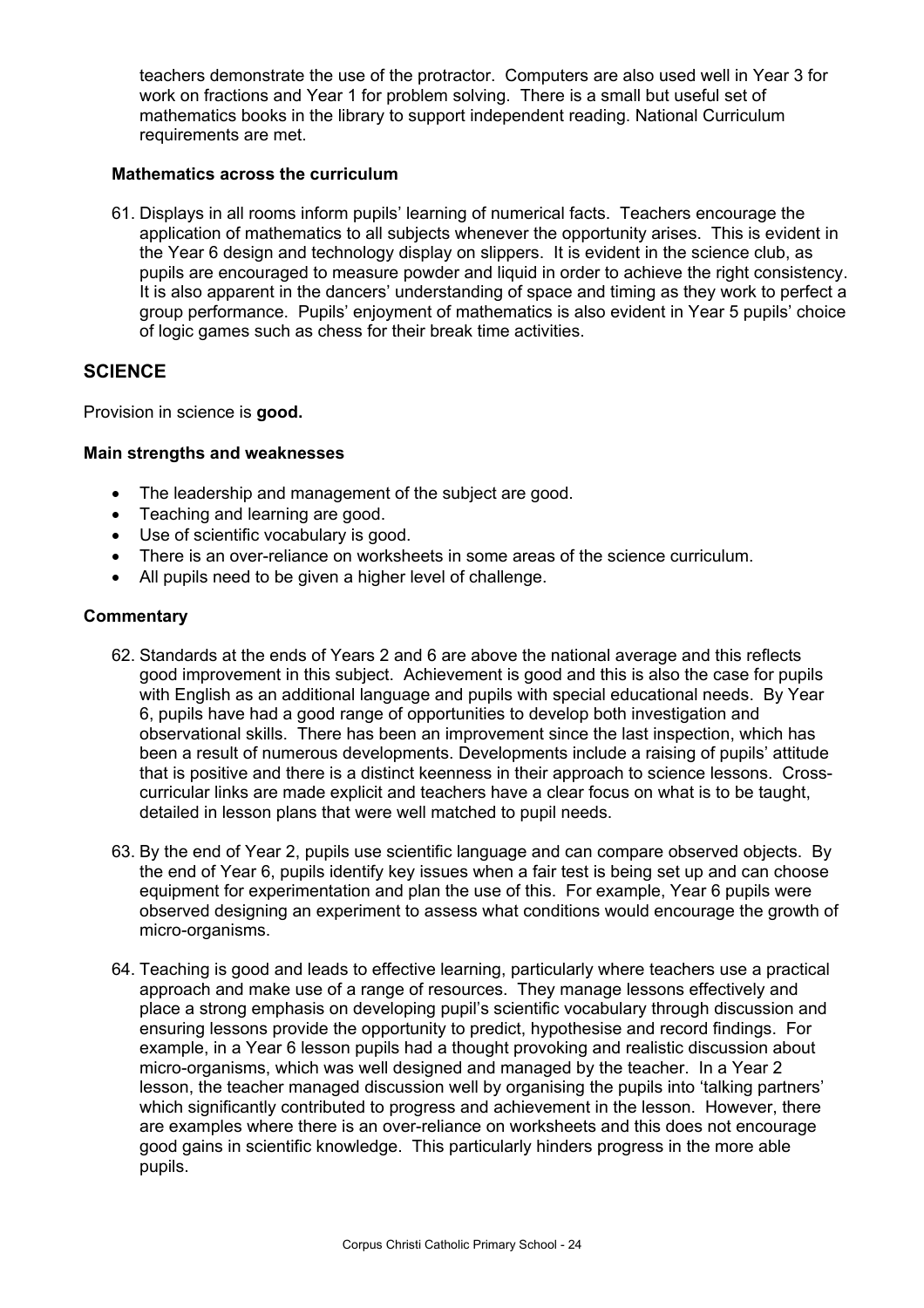- 65. The school promotes science well and develops positive attitudes towards the subject through the science club, theatre company science visits, links with local secondary schools and the organisation of science weeks.
- 66. The leadership and management of science are good. The science curriculum is effectively organised to cover all necessary aspects and in appropriate depth. The subject leader carefully monitors pupils' work and observes teaching, identifying areas for development. Furthermore, the analysis of planning ensures teaching reflects the needs of the pupils, this being supported by assessments at the end of each unit of work. The subject leader has correctly identified assessment as an area for further development.

## **INFORMATION AND COMMUNICATION TECHNOLOGY**

Provision in information and communication technology is **good.** 

## **Main strengths and weaknesses**

- Standards are above national expectations.
- Pupils' attitudes to learning are good.
- Resources are used well.
- The subject is very well led and managed.
- The use of computers in lessons outside of the ICT suite is limited.

## **Commentary**

- 67. Standards are above the national average and pupil progress is good. To develop their skills pupils are offered a good level of challenge across a variety of different software packages that actively encourage pupil's critical thinking. Pupils with English as and additional language make good progress and benefit from good support from teaching assistants.
- 68. By the end of Year 2, pupils confidently use commands in control technology and select and present information in a variety of ways. Pupils by the end of Year 6 use ICT to check accuracy of data having input information, can talk about how they completed this task and use email. For example, pupils used distances between places to calculate a total journey and discussed the possible uses in the outside world.
- 69. The quality of teaching is good. Teachers use the interactive whiteboard well to stimulate pupils' interest and then move to the ICT suite where pupils work both collaboratively and independently to practise new skills and use ICT for both real and imaginary tasks. Teachers plan well, are enthusiastic and make good use of time in lessons and this helps to raise standards. This advances learning and provides a curriculum that is of good quality. The profile of ICT is added to by good use of the laptops, recently purchased, an ICT club and effective application of digital resources, for example the digital camera.
- 70. There is very good leadership and management of ICT. The subject leader has developed an assessment system, monitors planning of lessons and led training of staff in new initiatives. She has an effective action plan to support future improvements, such as the provision of smart boards in classroom.

## **Information and communication technology across the curriculum**

71. There were examples of teachers using ICT in other subjects; for example, they were using a digital microscope in the scientific study of micro-organisms and wireless laptops were used in a history lesson. However, there were lost opportunities in other subjects where the application of ICT software and hardware would have significantly supported learning. More use could be made of computers in the classrooms to support the acquisition of knowledge and skills in other curriculum areas.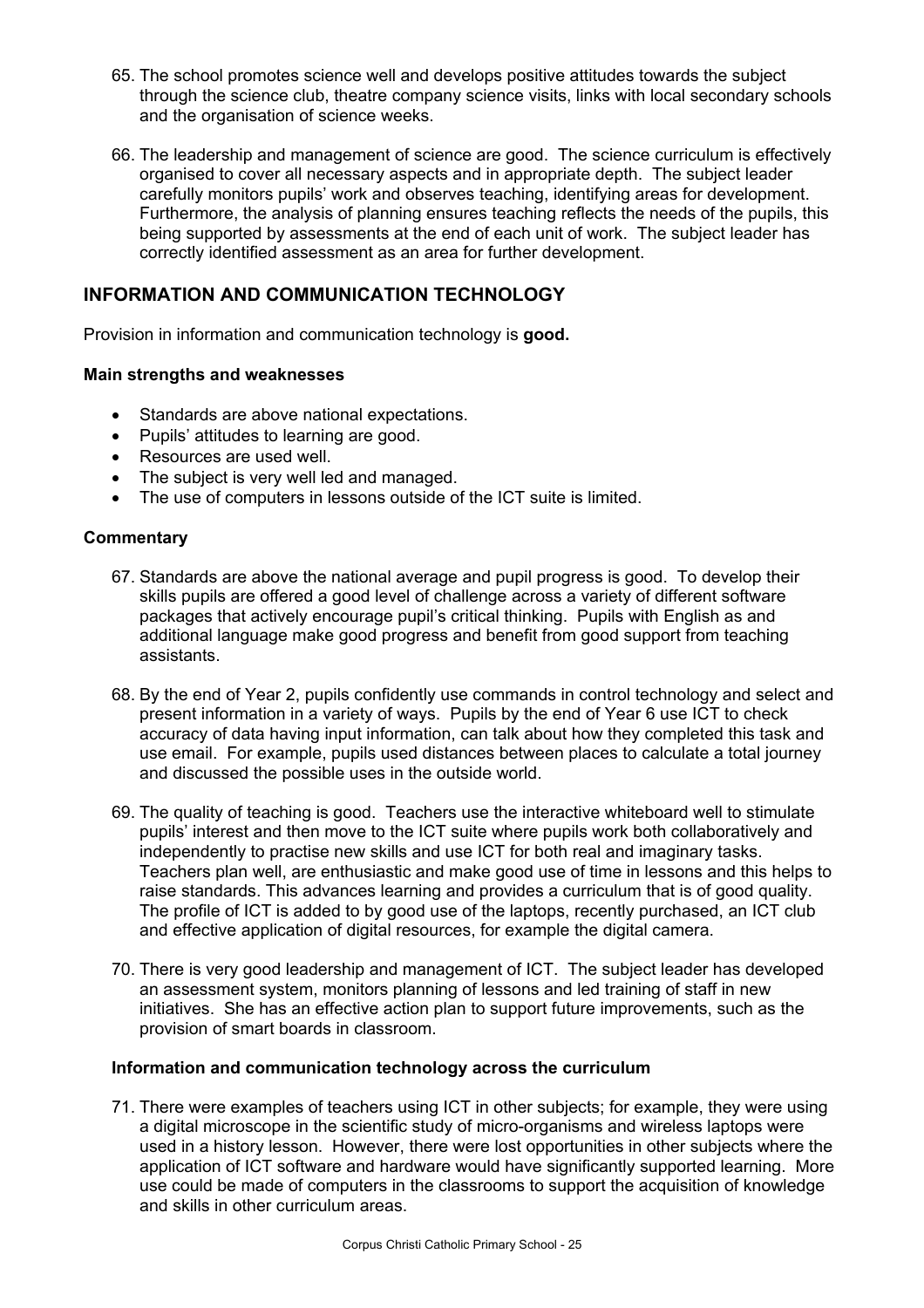## **HUMANITIES**

Judgements for geography are based on work sampling, two lessons and other evidence available. Four lessons were observed in history. The scrutiny of work and evidence of teachers' planning and discussions with pupils also support the judgements that follow. Religious education was not inspected.

## **Geography**

72. Geography was sampled as very few lessons were observed. Judgements are based upon these lessons, samples of pupils' work across the school and displays. The standard of pupil' work meets national expectations at the ends of Years 2 and 6 and progress is satisfactory. A good range of visits, such as walking the locality to note changes and different buildings, enhances the curriculum. A good variety of interesting topics are covered and links with other subjects are well developed. For example, maps are used to find Roman town names and computers are used to research life in India. The curriculum is satisfactory. Pupils with special educational needs were supported well in the lessons seen.

## **History**

Provision for history is **satisfactory.** 

#### **Main strengths and weaknesses**

- Links between subjects are very good.
- Homework is used well to prepare pupils for topics.
- Visits enhance pupils' knowledge and understanding.
- Pupils do not always present their work well.
- Good support is given to pupils with special educational needs and to those with English as an additional language.
- Teachers have good subject knowledge. As a result, pupils are very interested in this subject and respond well.

- 73. Standards are in line with expectations for pupils' of this age. By the time that pupils leave in Year 6, their knowledge of historical facts and interpretation of first and second hand evidence meet expectations. However, in lessons seen, the current Year 5 pupils showed a good understanding of the value of archaeological evidence and are very keen to find out more. They have a good understanding of what life was like in Victorian times. By the end of Year 2, pupils show that they understand the differences between past and present through their diaries of the 'The Fire of London' and investigations of famous people such a Florence Nightingale. Sometimes, however, poor presentation of pupils' work does not show their knowledge and skills to best advantage. Also, mixing history and geography work makes it difficult to track progress.
- 74. Good use is made of homework that prepares pupils well for studying historical topics. This enhances their learning. These homework projects broaden the curriculum by relating to other subject areas, for instance pupils' research using the computer and books. They also make models such as a very good model showing the under-floor heating used by the Romans. In Year 3, they make Roman shields.
- 75. There are very good cross-curricular links. In assembly, drama is used very well to demonstrate Year 5 pupils' good understanding of life in Victorian times. All pupils benefit. Year 5 pupils' knowledge is enhanced by a residential visit. There are also visits to museums. Making Roman helmets and shields makes good links with geography by using maps and globes to find Roman names and Italy and with design and technology.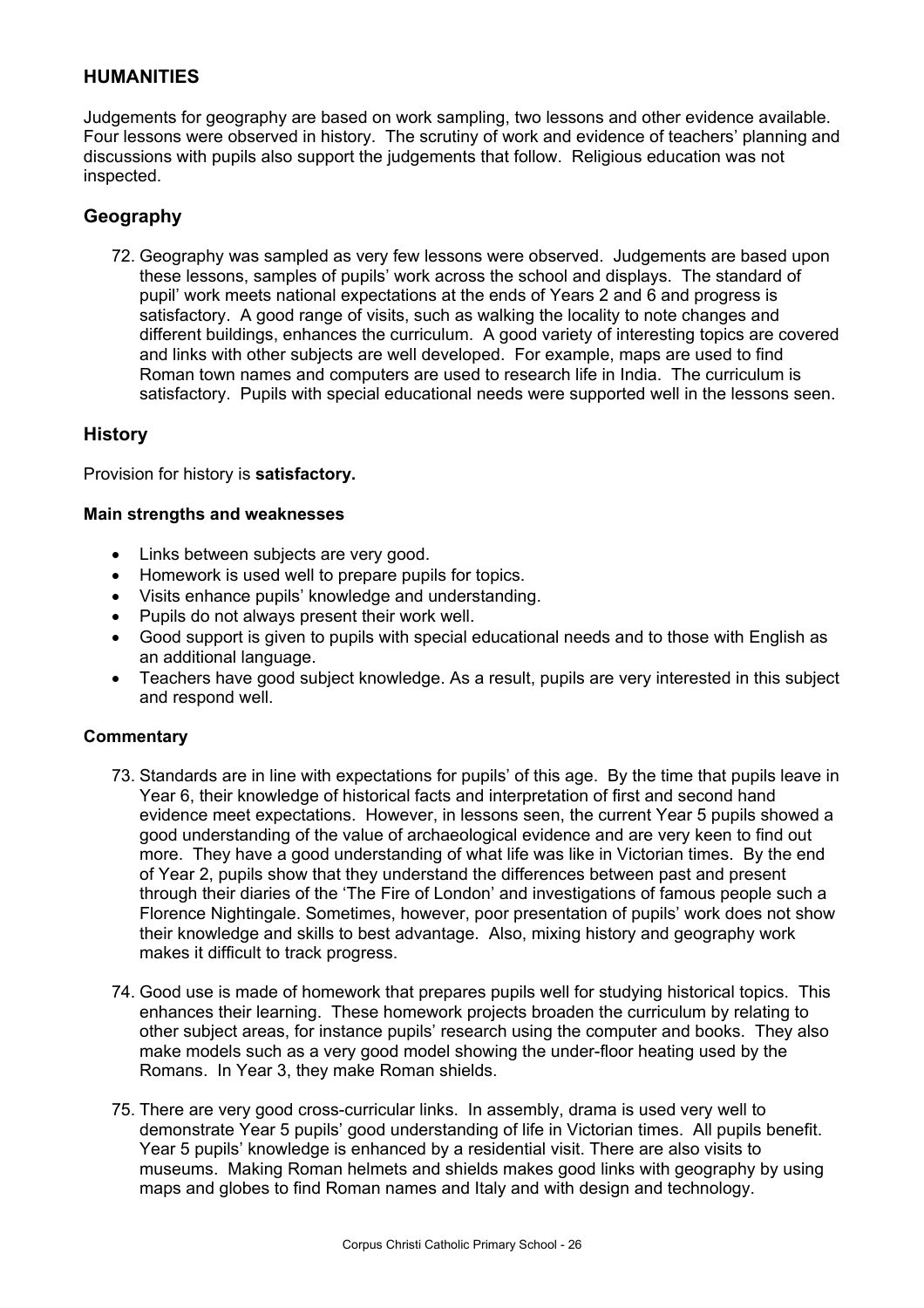76. Teaching is satisfactory overall. Strong features are that teachers research this subject well and have good subject knowledge; they use good questions to prompt pupils to think about evidence to see how the past influences today. Teachers provide interesting resources and teacher assistants make a good contribution towards helping all pupils take part in lessons. Generally satisfactory elements of teaching are; lesson planning, teachers' expectation and challenge of what pupils are capable of, the range of teaching methods used and the engagement of pupils. All pupils are included well and are offered a broad and balanced curriculum which is satisfactorily overseen by the subject co-ordinator who is given sufficient time to do so.

## **CREATIVE, AESTHETIC, PRACTICAL AND PHYSICAL SUBJECTS**

In creative, aesthetic, practical and physical subjects, work was sampled. The school is very proud of its performing arts provision and this quality provision is recognised not only by parents but also by other local schools. Two lessons were observed in art and design, two in design and technology, two hymn practices in music and four lessons in physical education. Display of work and the scrutiny of work and evidence of teachers' planning support the judgements that follow.

## **Art and design**

- 77. Two lessons were observed, one in Year 3 and one in Year 6. Documentation and displays were studied and a small sample of work from other year groups analysed.Pupils in Years 3 and 6 reach standards that are in line with national expectations. Work on display reflects secure teaching and learning. Pupils with special educational needs and those with English as an additional language achieve appropriately.
- 78. In the lessons seen, Year 3 pupils identified and discussed different patterns. They used specific language with increasing knowledge and accuracy. They distinguished differences between patterns, those that overlapped, repeated or rotated. Secure teaching successfully consolidated previous knowledge from an earlier mathematics lesson about rotation. Pupils explored their ideas and recorded patterns through drawing, using first-hand sources to be developed later into stencils for block prints. Year 6 pupils focused on pattern, shape, texture and colour as they designed and modelled small-scale gardens. They worked well in partnerships and presented their initial designs to the class confidently. They clearly explained what resources they would use and how they had developed their ideas. Motivated by the very good teaching pupils successfully developed their critical skills when evaluating each other's ideas. As a result of the teacher's very good knowledge and enthusiasm pupils set about their work eagerly and the quality of some models was above expectations.
- 79. The subject is appropriately led and managed. Opportunities for links with other subjects and for curriculum enrichment are particularly good. Requirements for the National Curriculum are met. The curriculum is positively enhanced through the workshops and visiting artists programme, during 'Arts week'. The school celebrates pupils' achievement, although only in a few classrooms and some public areas is artwork well displayed; generally this is not a strong feature.

## **Design and technology**

80. Two design and technology lessons were observed in Years 2 and 5, documentation was studied and a small sample of work from other year groups analysed. The school has identified this subject as an area for development. The inspection findings confirm this judgement. Standards are not high enough. The new co-ordinator has made a good start by mapping the National Curriculum programmes of study and writing schemes of work. These are appropriate for each year group. Attendance at a local education authority course and links with other design and technology co-ordinators have informed planning. This has led, for example, to the production of good worksheets as evident in the Year 5 biscuit tasting lesson. At the time of the inspection, however, what is written on paper is better than what is seen in practice. Neither teachers nor pupils are sufficiently clear as to what is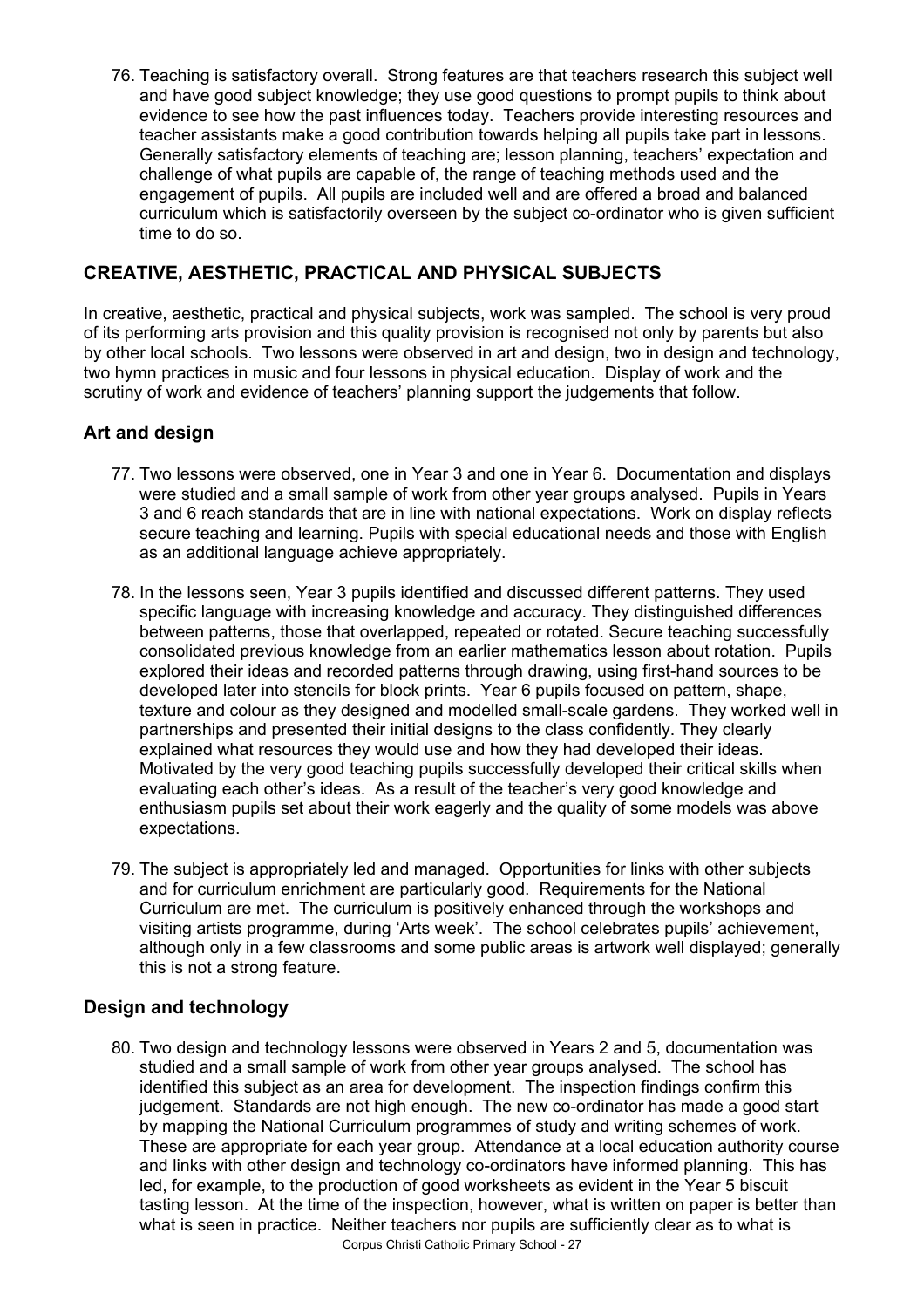expected of them. Opportunities are missed for involving pupils in discussion and for making connections with other subjects. Without appropriate links, one-off experiences do not ensure continuity and progression in knowledge, skills and understanding. Pupils selfevaluate their work, as evident in the Year 6 slipper display: this is an improvement since the previous inspection. The library contains a good range of books for those researching materials, inventors and craft processes but not for those interested in food technology.

## **Music**

- 81. Two hymn practices, and extra-curricular performances were observed. During the inspection there was insufficient evidence to form a secure judgement about pupils' standards, their achievements or the quality of teaching and learning in lessons at the end of Years 2 and 6. Evidence from teachers' planning indicates that statutory requirements are fully met. Pupils with special educational needs and those with English as an additional language are fully included in all lessons and activities. From the extra provision, gifted and talented pupils have been identified and these pupils have been guided to develop their skills and talent well. In both hymn practices pupils sang new and familiar hymns enthusiastically. Their diction was clear and singing was harmonious and of good quality. Pupils followed instructions very well and it was evident that pupils really enjoyed these sessions.
- 82. Music is part of the performing arts curriculum. The arts have a high profile in the school and the school is in receipt of the Arts Mark Gold Award. This is a national award that recognises new initiatives in the performing and visual arts in schools. The school offers numerous opportunities for pupils to perform, such as; liturgies, assemblies, concerts, community visits, school productions, and in local and national events and competitions. During the inspection the 'fosse' choreographic dance team (some 87 pupils) performed in a local musical festival. During one lunch-time some 40 pupils from Years 3 to 6 gave a polished performance to inspectors. They danced to extracts from the 'Pyjama Game' and 'Saturday Night Fever'. This gave a very good insight into the high quality performance and popularity of the performing arts in the school. The school has an active choir with a membership of over 80 children; ethnic minority pupils are well represented. There is a school recorders club. Twenty-five pupils receive instrumental lessons for piano, violin, clarinet, recorders and guitar. There are termly productions involving every year group, for example, 'Annie', 'The Little Fir Tree', 'Christmas Around the World', to name a few. Parents at the parent meeting also praised the numerous opportunities and the high quality of the performing arts in the school.
- 83. The co-ordinator is totally committed and enthusiastic. Leadership and management are at least very good. The school has a good range of instruments including instruments from different cultures, which contribute well to pupils' cultural development.
- 84. The performing arts have a high profile within the school and externally. Performing arts are well organised and run by a committed team of teachers who are very well supported by support staff, parents and governors.

## **Physical education**

- 85. Although four lessons were seen in the subject it is not possible to make judgements about provision and standards. This is because inspectors were not able to observe pupil performance in either Year 2 or 6.
- 86. In the lessons observed, standards were at least in line with those expected nationally. Year 1 pupils demonstrated imagination in a dance lesson in which they moved in ways motivated by their study of sea creatures. Year 4 pupils showed good ability in a range of hockey skills and demonstrated poise and control when developing gymnastics sequences.
- 87. Teaching in these lessons was good overall, with one excellent example. All the lessons contained an appropriate mix of activities, good progression of skills and opportunities for pupils to assess their progress and that of others. A major feature of all the lessons seen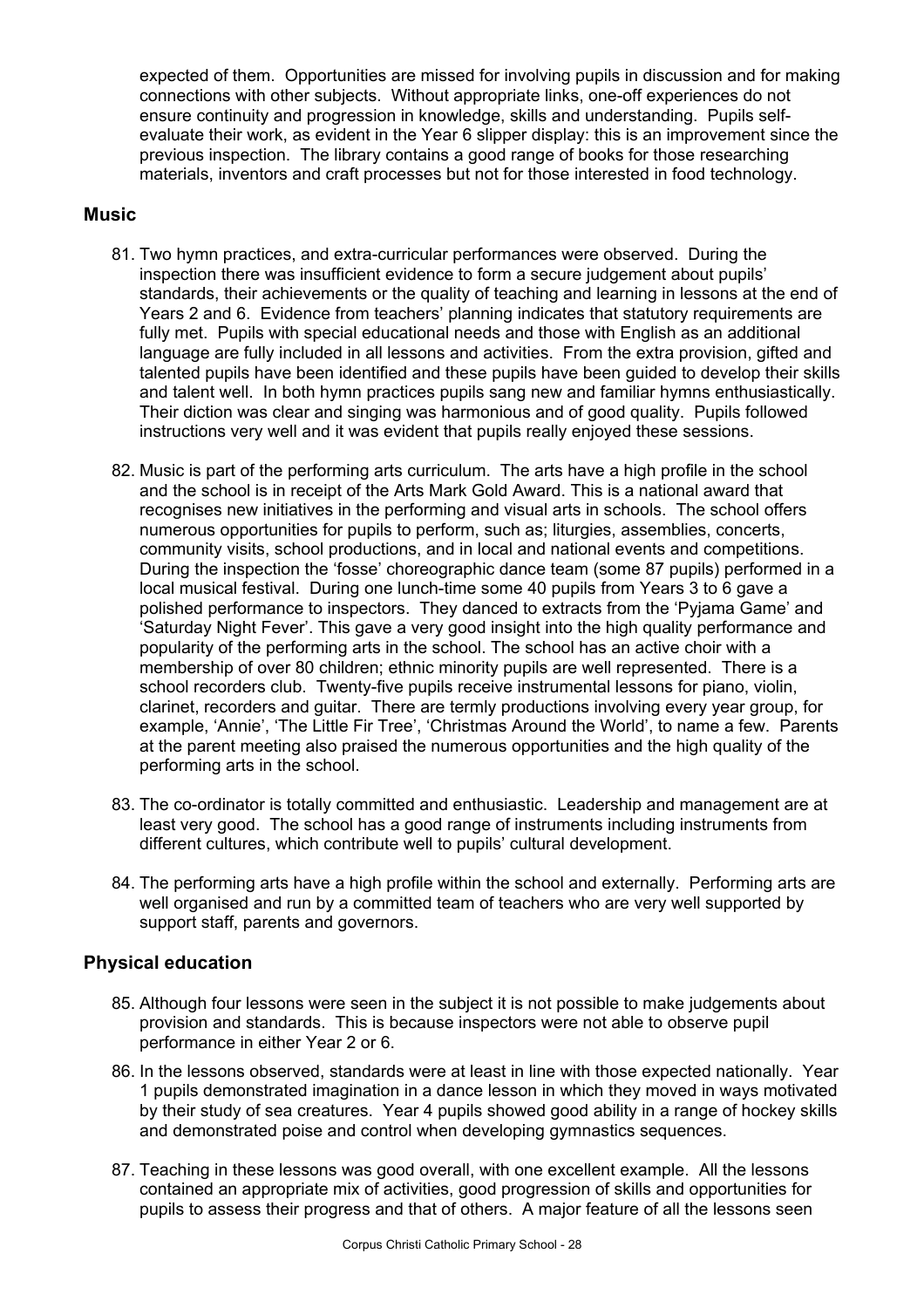was the enjoyment that pupils obtained. This was particularly so in the excellent hockey lesson seen. In this lesson, the teacher very skilfully chose activities that developed skills, increased co-ordination and were great fun.

88. The subject leader, who is a very good role model, took the excellent lesson above. He monitors both planning and teaching and ensures that the complete range of the curriculum is covered. The subject benefits from a large range of extra-curricular activities, including country dancing, football, netball, athletics, creative dance and gymnastics. Provision for outdoor adventurous activities is in place. Swimming is offered for pupils for two terms in Year 5. There are also links with a local High School, which offers specialist support, and a local football club. The school has also recently received the Football Association Charter Standard.

## **PERSONAL, SOCIAL AND HEALTH EDUCATION AND CITIZENSHIP**

- 89. Inspectors sampled two lessons as part of the PSHE programme in Year 6 and talked with pupils about their involvement in the school council. Insufficient evidence was gained to form a secure judgement about standards, achievement or the quality of teaching and learning. Evidence from pupils' work, teachers' planning and discussions with pupils suggests that the provision for personal, social and health education is very good. The school's work and planning documents for 'healthy schools' are used as a model of good practice within the local education authority.
- 90. In the two Year 6 sessions observed, pupils focused on 'Living in an interdependent world and how actions affects themselves and others'. Two different approaches were observed. One teacher led discussion about 'Fair Trade' and enabled pupils to fully understand the consequences of exploitation of the third world. A display in the class provided a good focal point as to the range of goods sold and was used well as an interactive teaching aid. Pupils demonstrated considerable insight and maturity whilst discussing how purchasing bananas in supermarkets affects the lives of people in other parts of the world. Pupils explained the importance of G8 and named the countries involved. Because of the very good classroom management, a very good moral discussion followed on why third world countries remain poor. In the other lesson, the teacher asked pupils to role model airport staff searching through lost luggage to determine the likely age, gender and origin of the owner and where they might have travelled to and from. Pupils really enjoyed this and immersed themselves fully in role. In the discussion that followed it became apparent that pupils realised that clothing, personal belongings, and food come from all over the world, and that we are dependent on one another.
- 91. Throughout the school, staff work hard to ensure that pupils develop appropriate attitudes, values and personal qualities. The citizenship curriculum contributes positively to promoting pupils' awareness of their rights, responsibilities and duties as citizens. Pupils have worked with politicians and the local council, the local Member of Parliament has visited and pupils have considered the importance of democracy. In Year 5, pupils are involved in a microsociety; this enables them to work with a range of local business personnel, and they have had talks on business enterprise and have engaged in bartering and trading with other schools. The curriculum is enhanced by a variety of activities and visitors linked to the planned topics. Pupils develop responsibilities and their social skills well from such opportunities.
- 92. The school council is flourishing and pupil's views are sought and acted upon. They are keen to improve the school environment and are actively engaged in this.